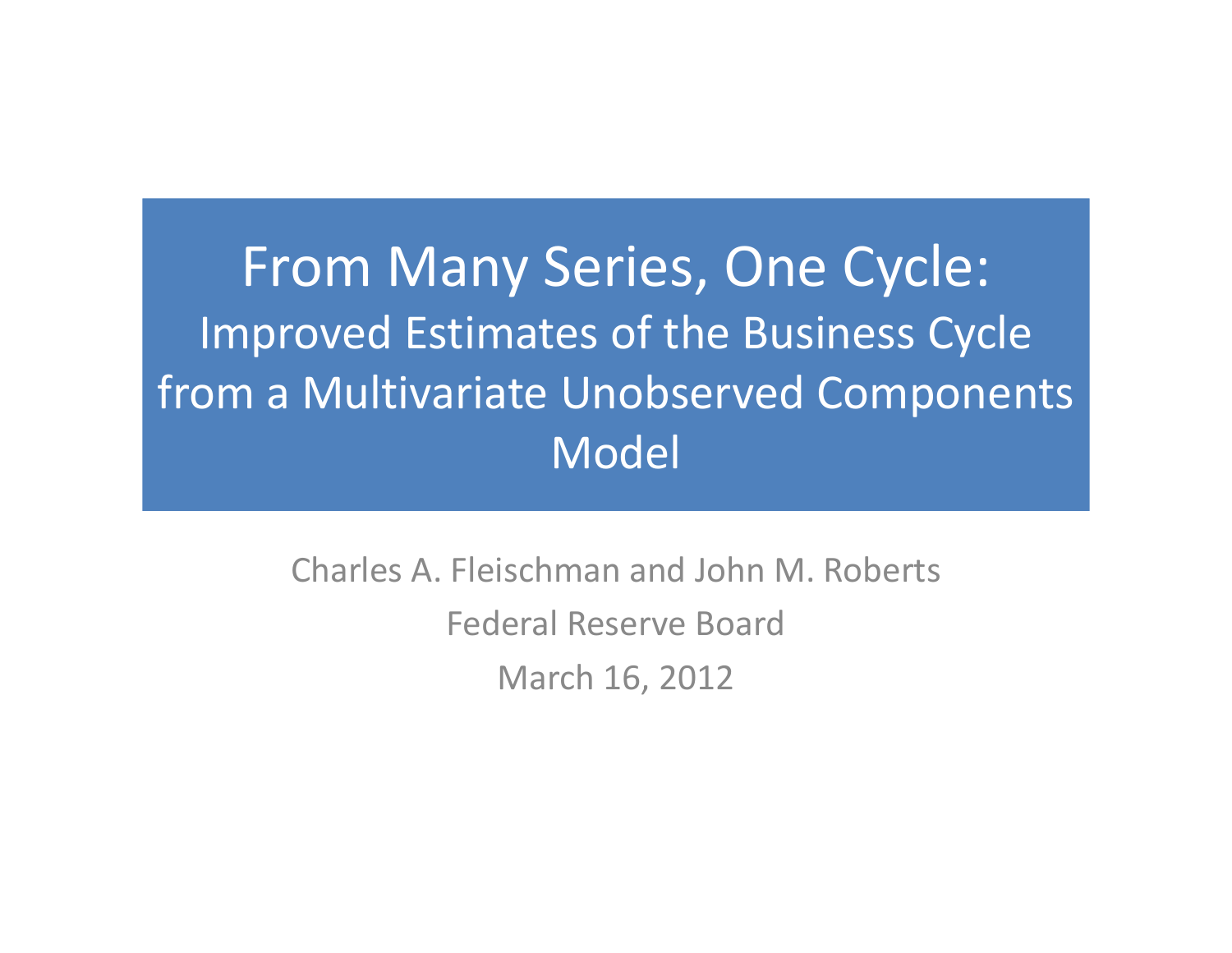## Disclaimer

The views expressed in this presentation are those of the authors and do not indicate concurrence by other members of the research staff or the Board of Governors.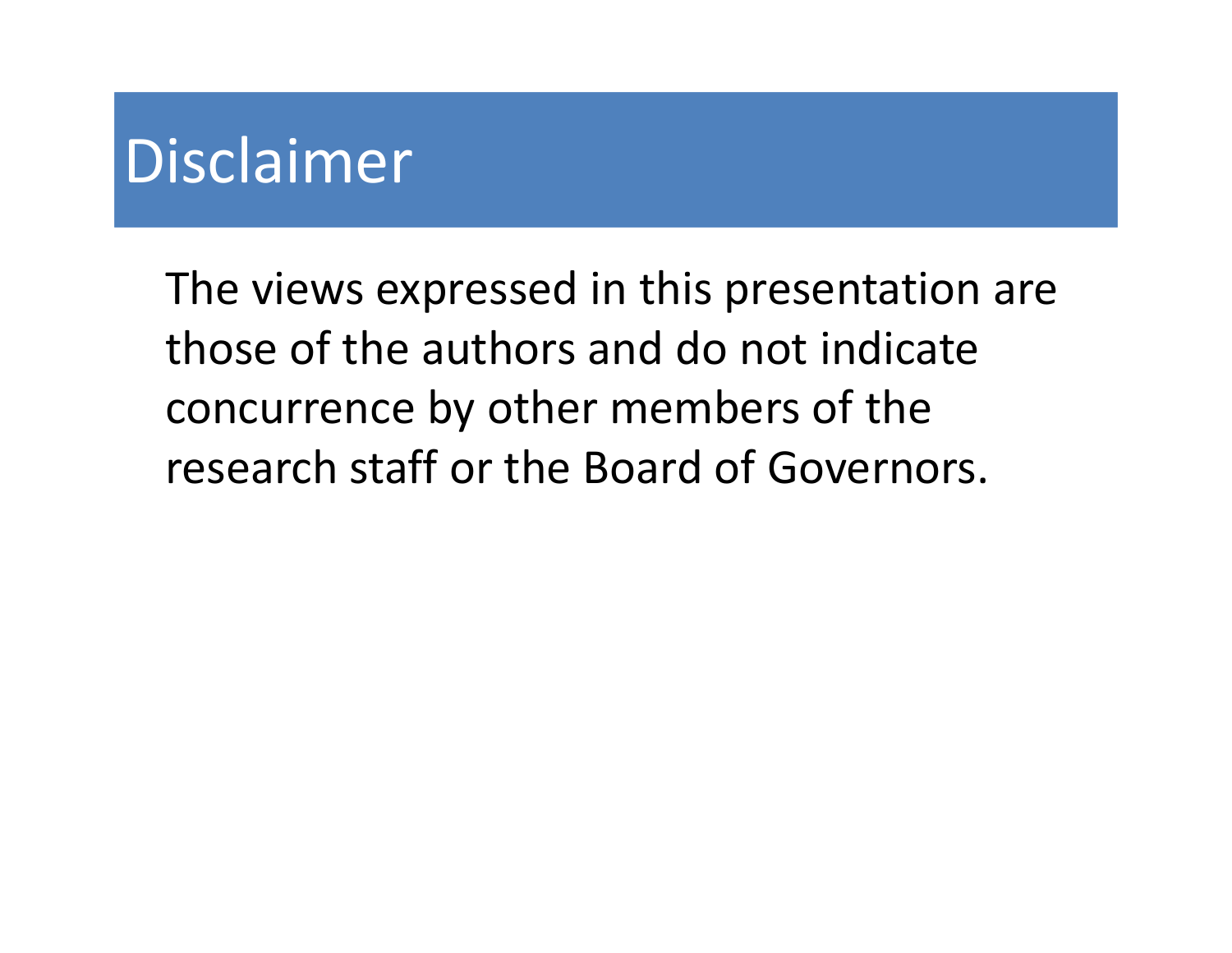# Thanks!

Thanks to the organizers for inviting Charles and me to attend the conference and have the opportunity to present our paper.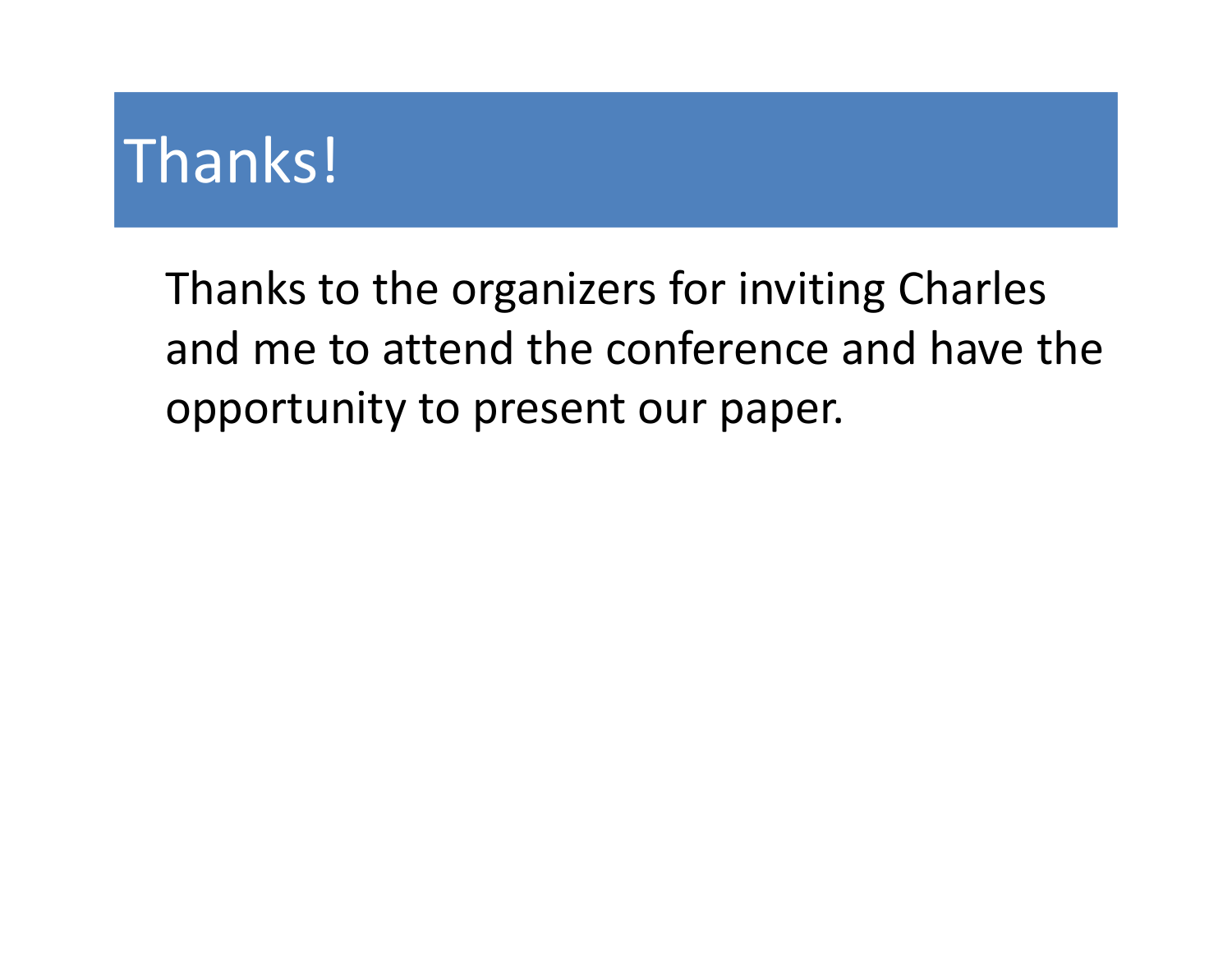## Structural and Cyclical Elements in Macroeconomics

- Title of the conference (see above)
- We view out paper as addressing exactly this topic—namely, how to determine how much of a movement in any of several economic indicators is owing to structure and how much to the cycle.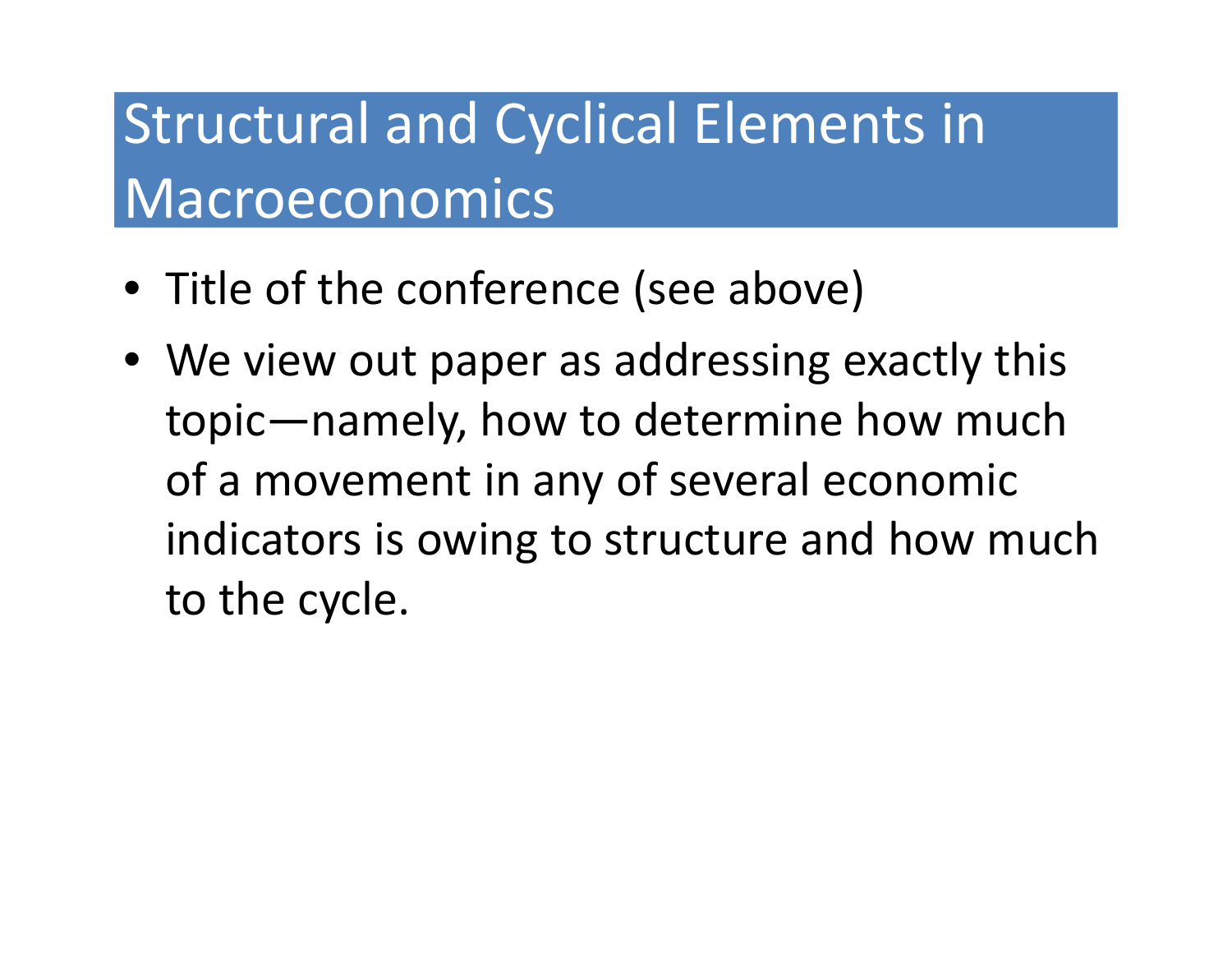# Making sense of data

- Decision makers are faced with <sup>a</sup> vast amount of data.
- How to make sense of it?
- Factor models are one approach to processing a great deal of data.
- But the results are difficult to interpret.
	- Principal components don't necessarily have an economic interpretation.
	- –No structural or cyclical elements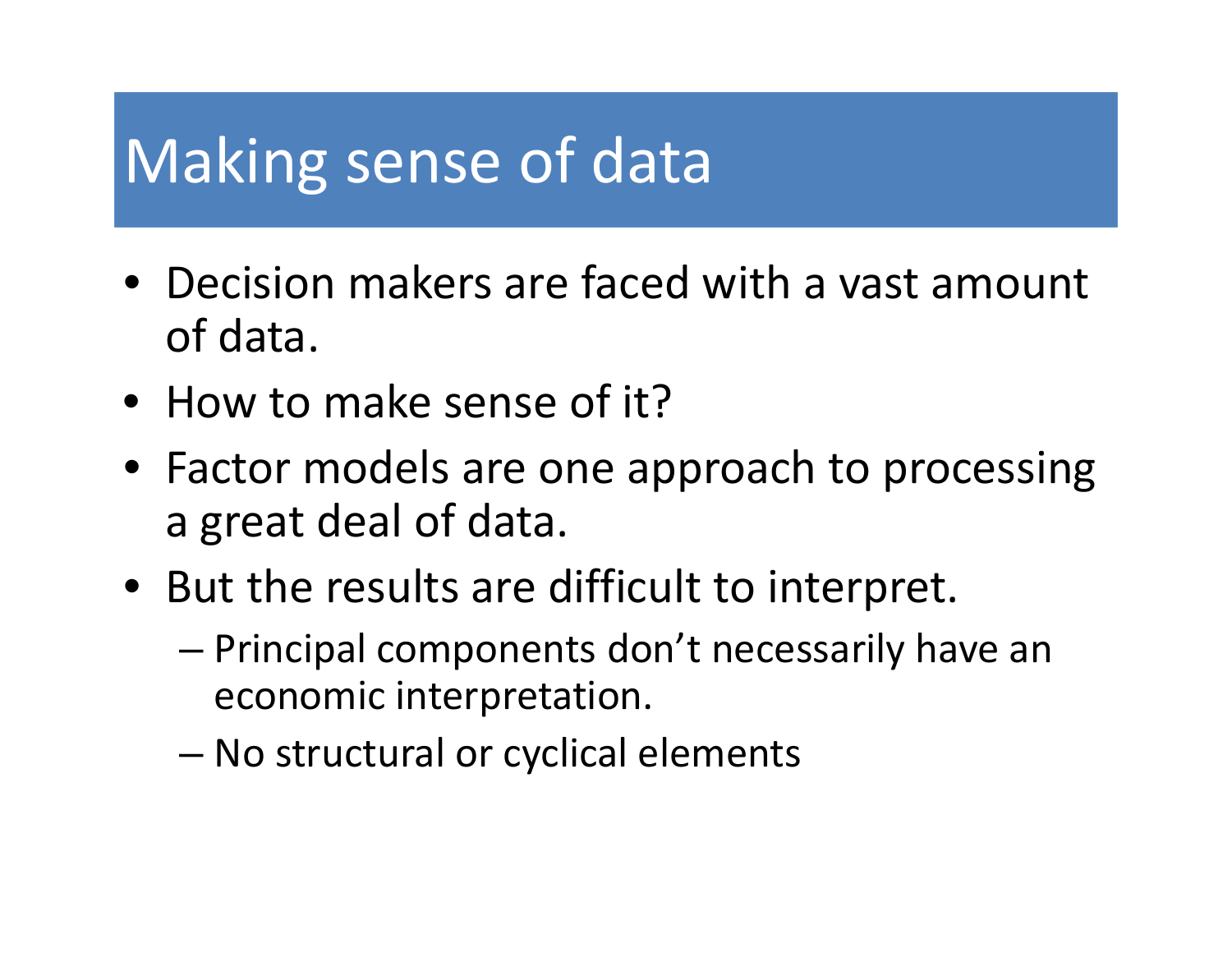### Reduced-form state-space models

● Reduced-form state-space models permit a greater degree of interpretation.

– $-$  For example, trend and cycle decomposition

• Early univariate approaches relied on time‐ series identification: The trend is nonstationary, cycle stationary.

–– Eg, Watson (1986), Clark (1987)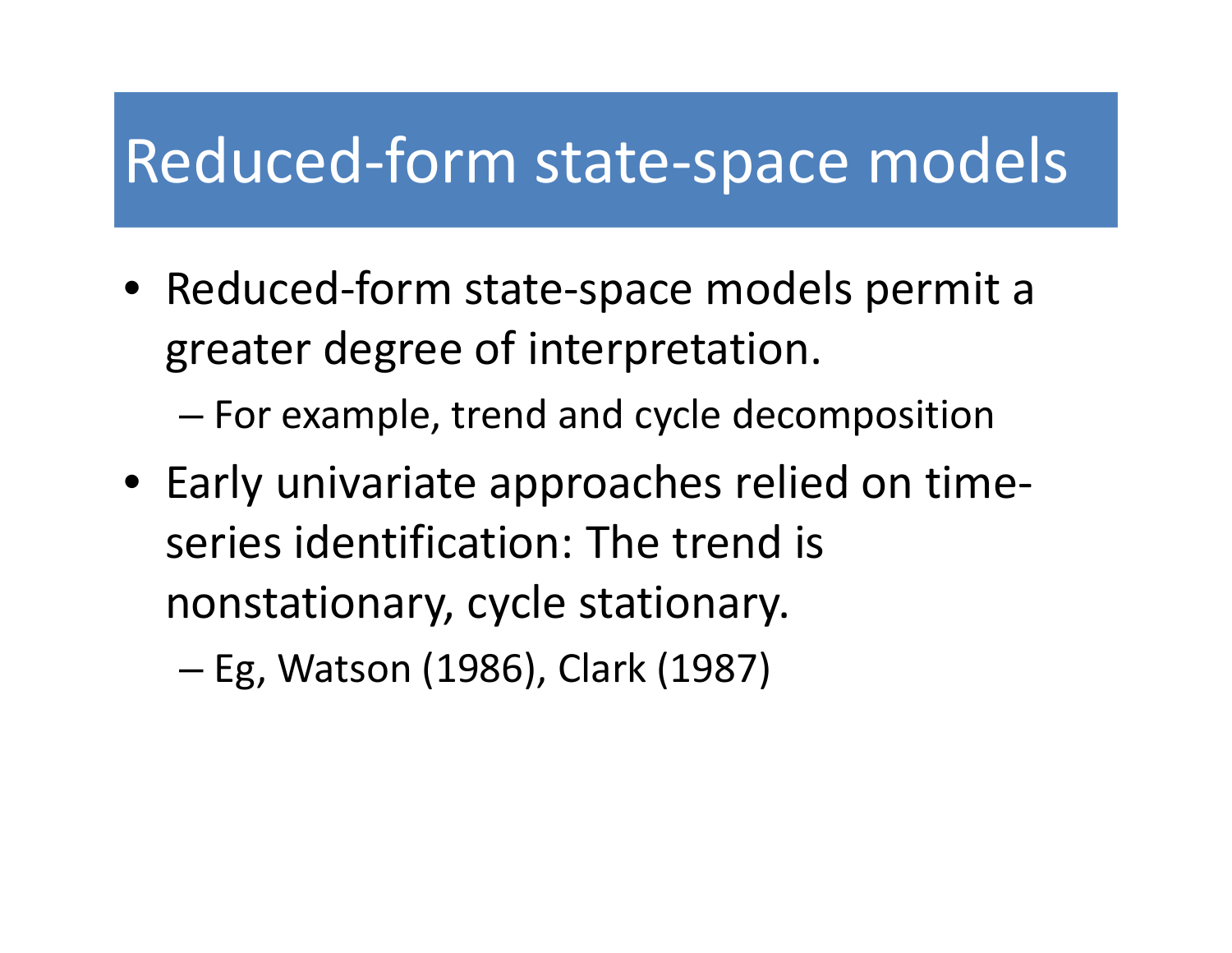### Comovement

- Using many series allows an additional source of identification of the cycle, namely, comovement among the series.
- $\bullet~$  The idea that comovement is a defining feature of the business cycle goes back at least to Burns and Mitchell (1946).
- Examples of using comovement in <sup>a</sup> formal econometric setting include Stock and Watson (1989), Diebold and Rudebusch (1996), and Basistha and Startz (2008)
	- $\bullet$  Comovement also lies behind the factor model approach.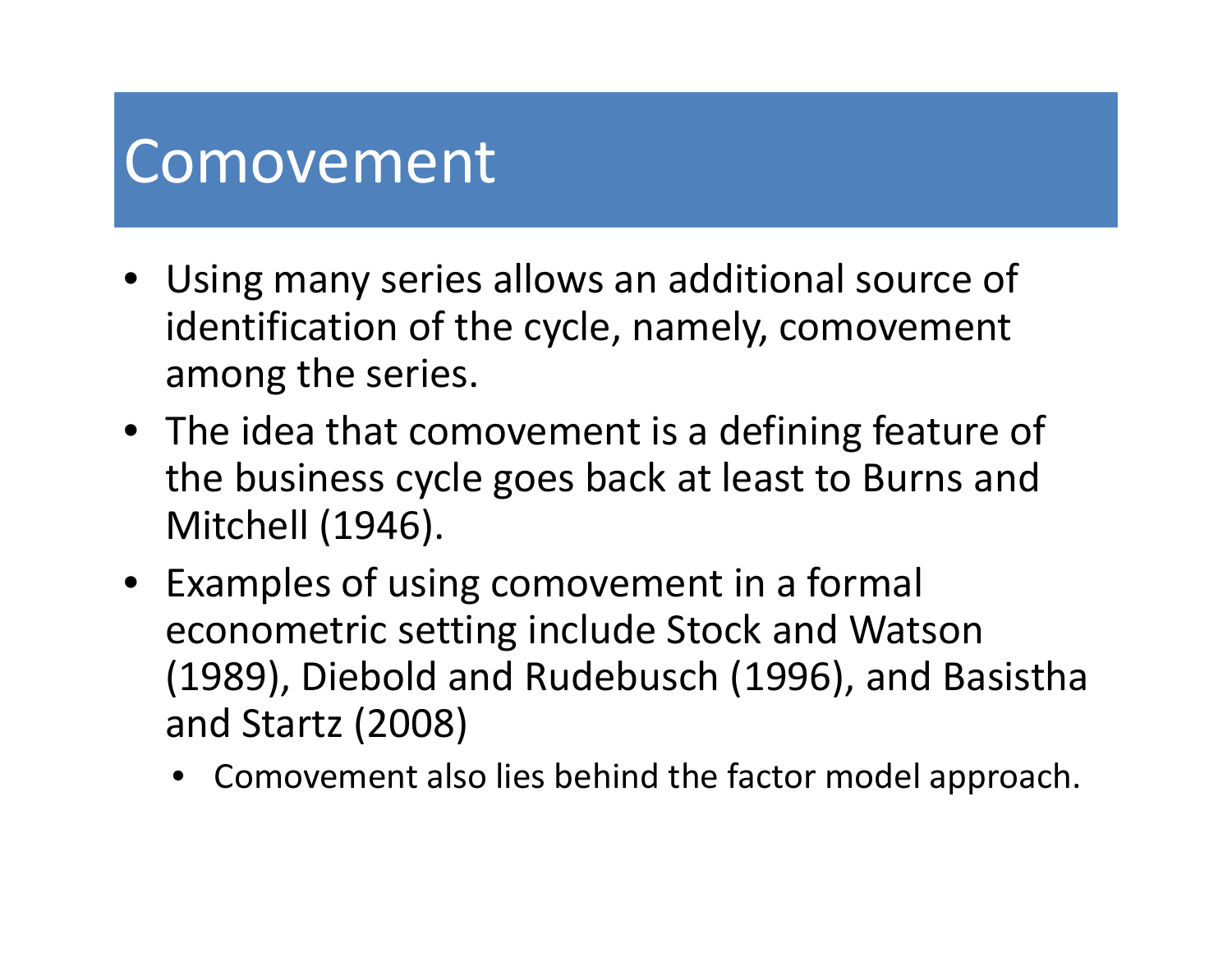### The natural rate principle

- $\bullet$  A third source of identification of the business cycle is the natural rate principle.
	- – $-$  Inflation is a key cyclical variable
	- –— Including a (reduced-form) Phillips curve gives a "natural rate" interpretation to the output gap.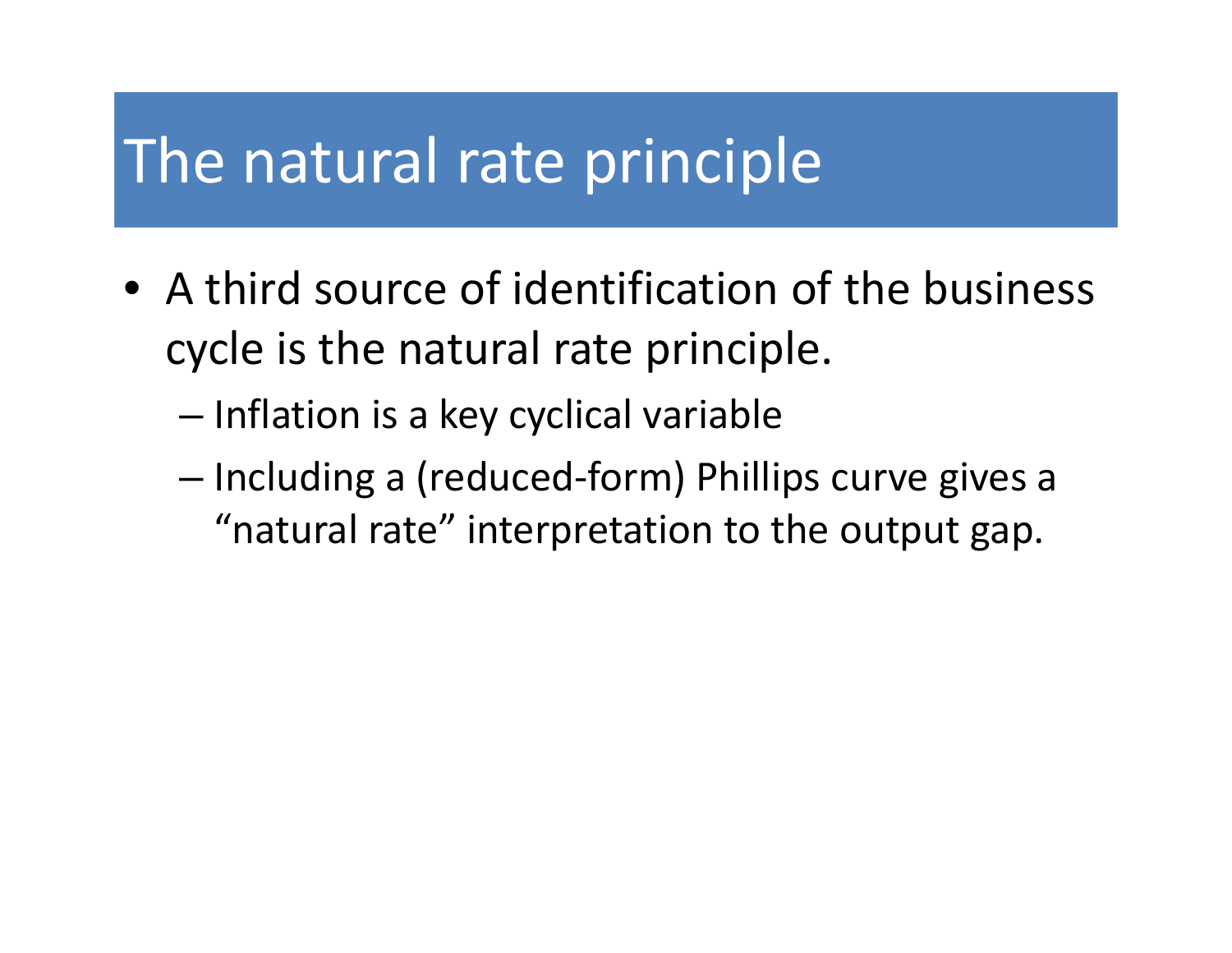## Combining these approaches

- Here, we combine these three principles of business cycle identification:
	- 1. Permanent/transitory
	- 2. Comovement
	- 3. Natural rate
- Basistha and Startz (2008) have also used all three principles to identify the cycle
- We use more data, and decompose trends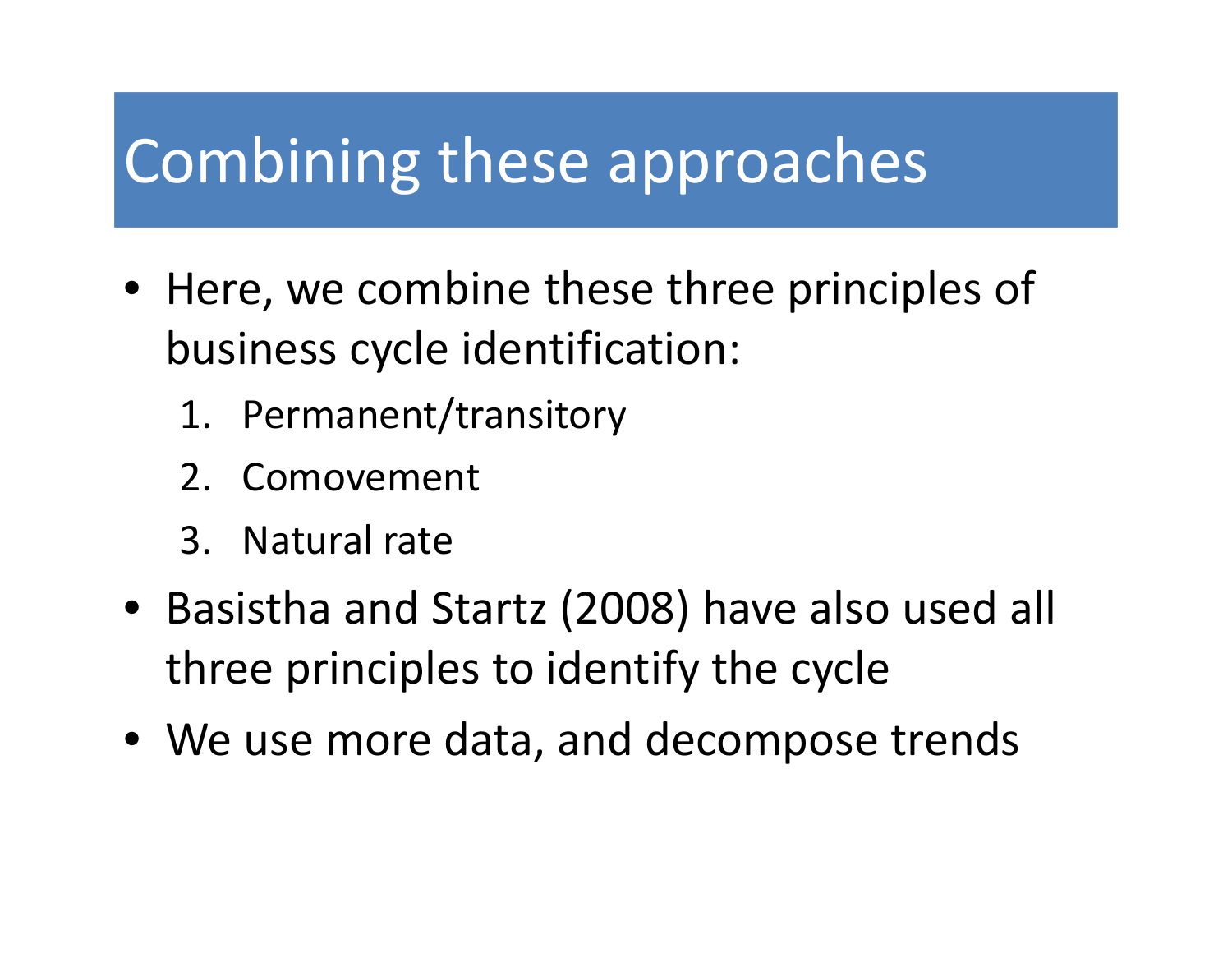## Outline of rest of talk

- 1. Discuss choice of data
- 2. Discuss modeling approach
- 3. Present estimates of cycles and trends
- 4. Comparative information content of data
- 5. Addressing the Orphanides‐Van Norden critique
- 6. Updated estimates (through 2011:Q4)
- 7. Why different from Weidner/Laubach/Williams?
- 8. Conclusion and future extensions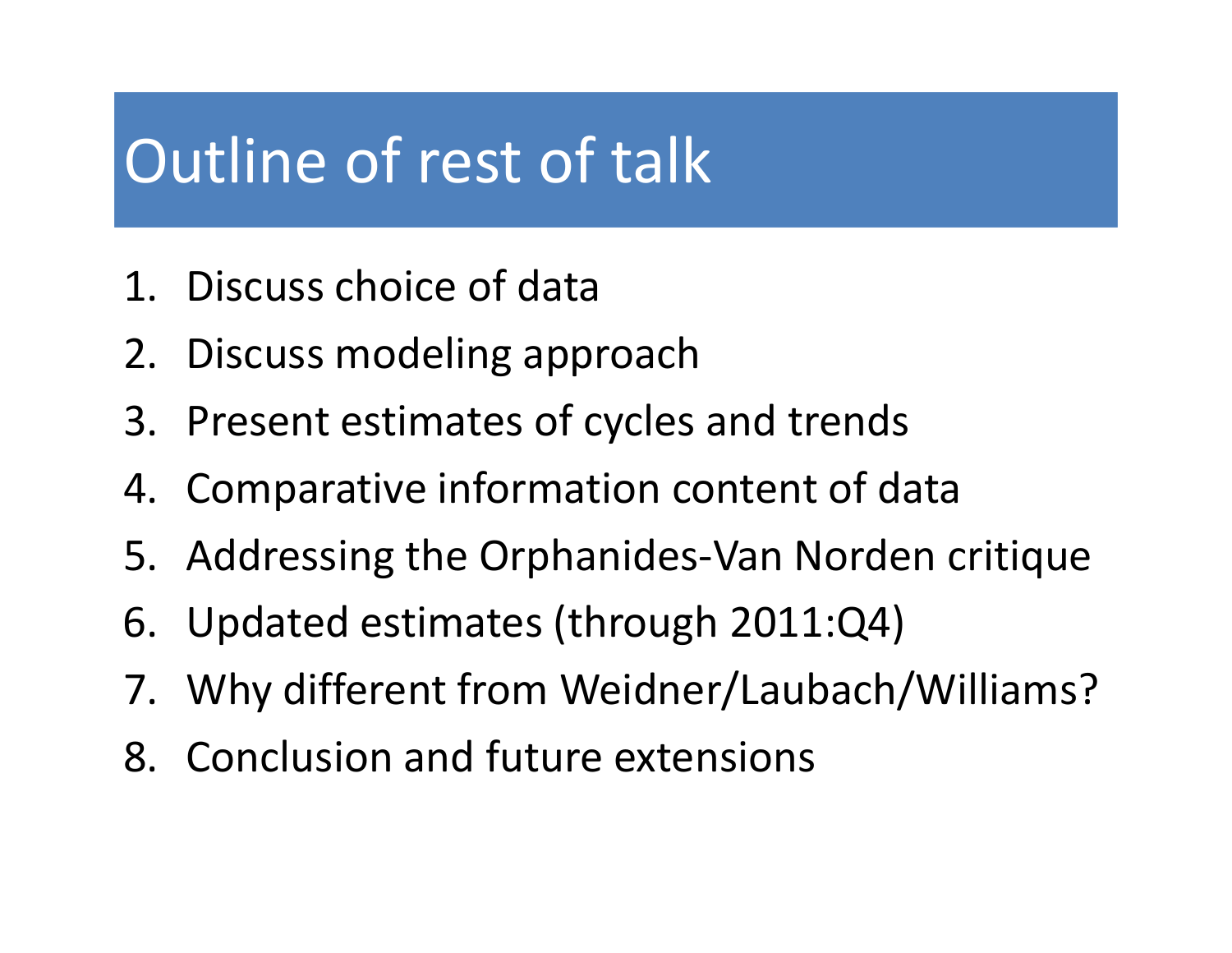# Data used

- 1. GDP
- 2. Nonfarm business output, product‐side
- 3. Nonfarm business output, income‐side
- 4. NFB hours
- 5. NFB employment
- 6. Unemployment rate
- 7. Labor‐force participation rate
- 8. Core CPI inflation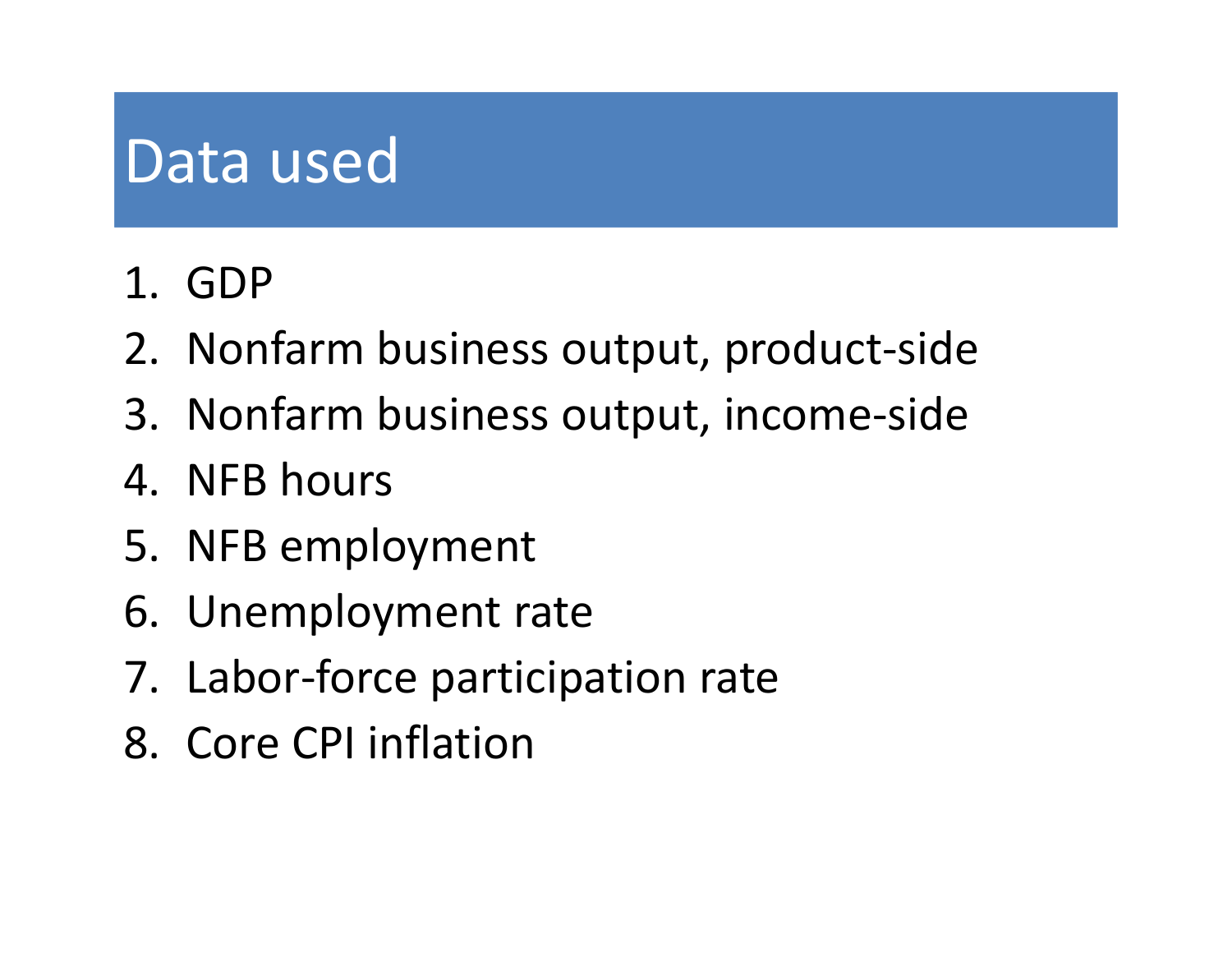# Advantages of this choice of data

- Large dataset allows more opportunity to exploit comovement
- Can address important trade‐offs:
	- – What if household employment and payroll employment are sending different signals?
	- $-$  How much weight should we put on income- vs. product‐side measures of output?
	- – $-$  In 2011, the unemployment rate fell a lot while there was tepid GDP growth—what's the most plausible explanation?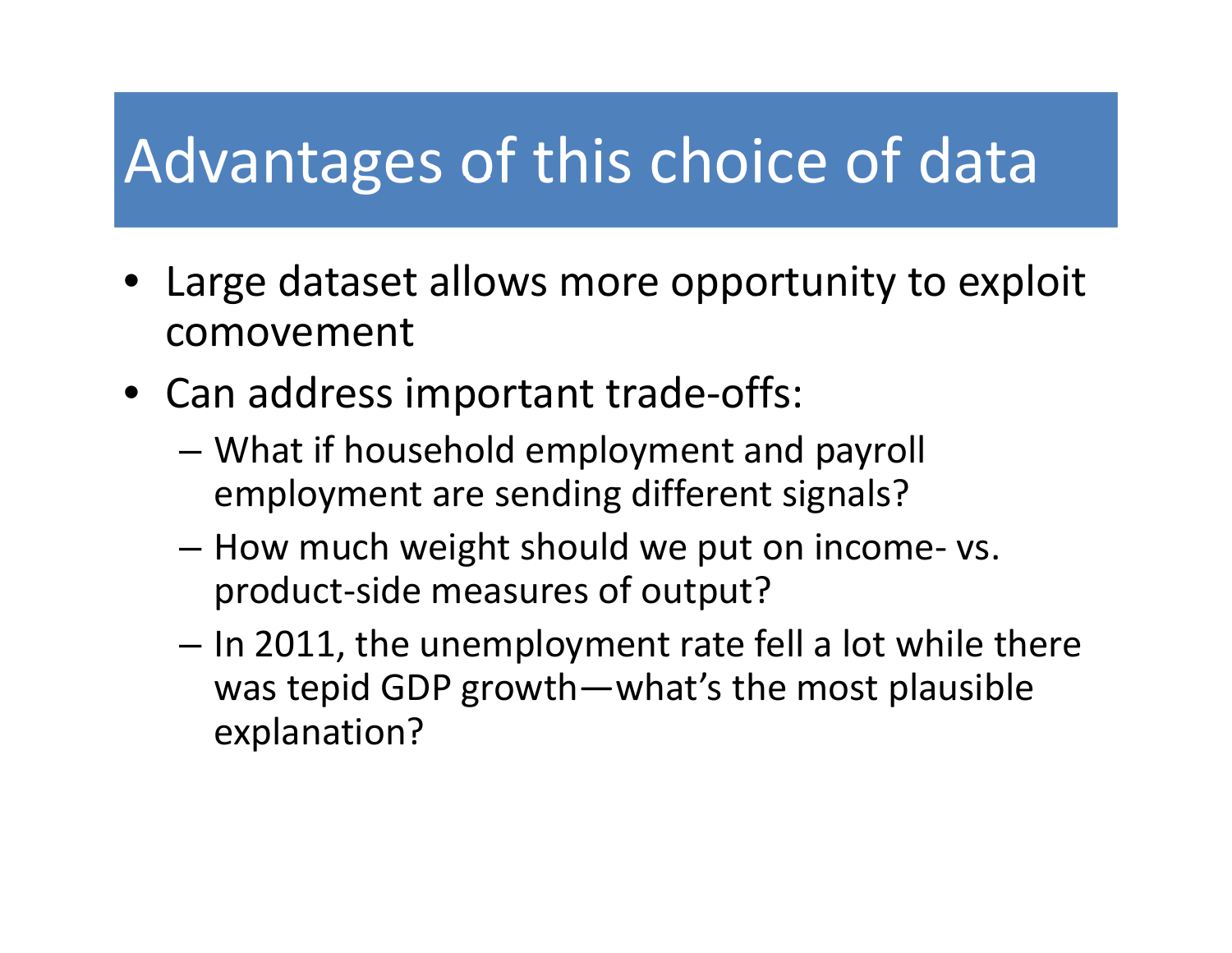## Advantages: Trend components

- Use of this extended dataset allows us to identify a rich accounting of the components of trend output
	- –— Trend productivity
	- The NAIRU
	- –- Trend labor-force participation
- Trend components are of interest
	- – $-$  Trend productivity is, for example, a key driving variable in many macroeconomic models
	- –– Specificity enhances credibility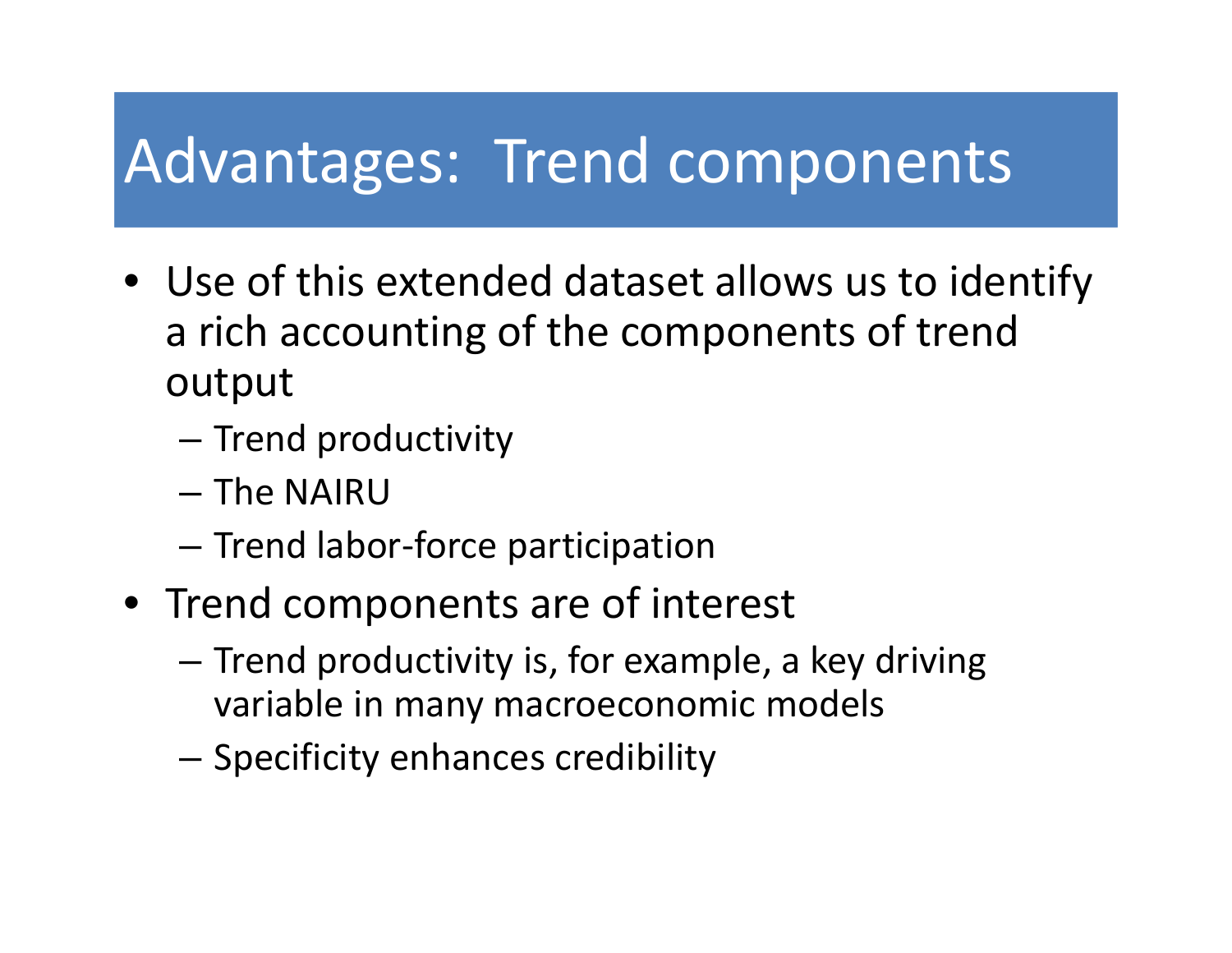# Advantages: Identify measurement error

- Because we include two measures of output from the product and income sides—we can also identify <sup>a</sup> third component of movements in these variables, namely, measurement error.
- Work of Nalewaik (2007, 2010) has emphasized the value of income‐side measures of output.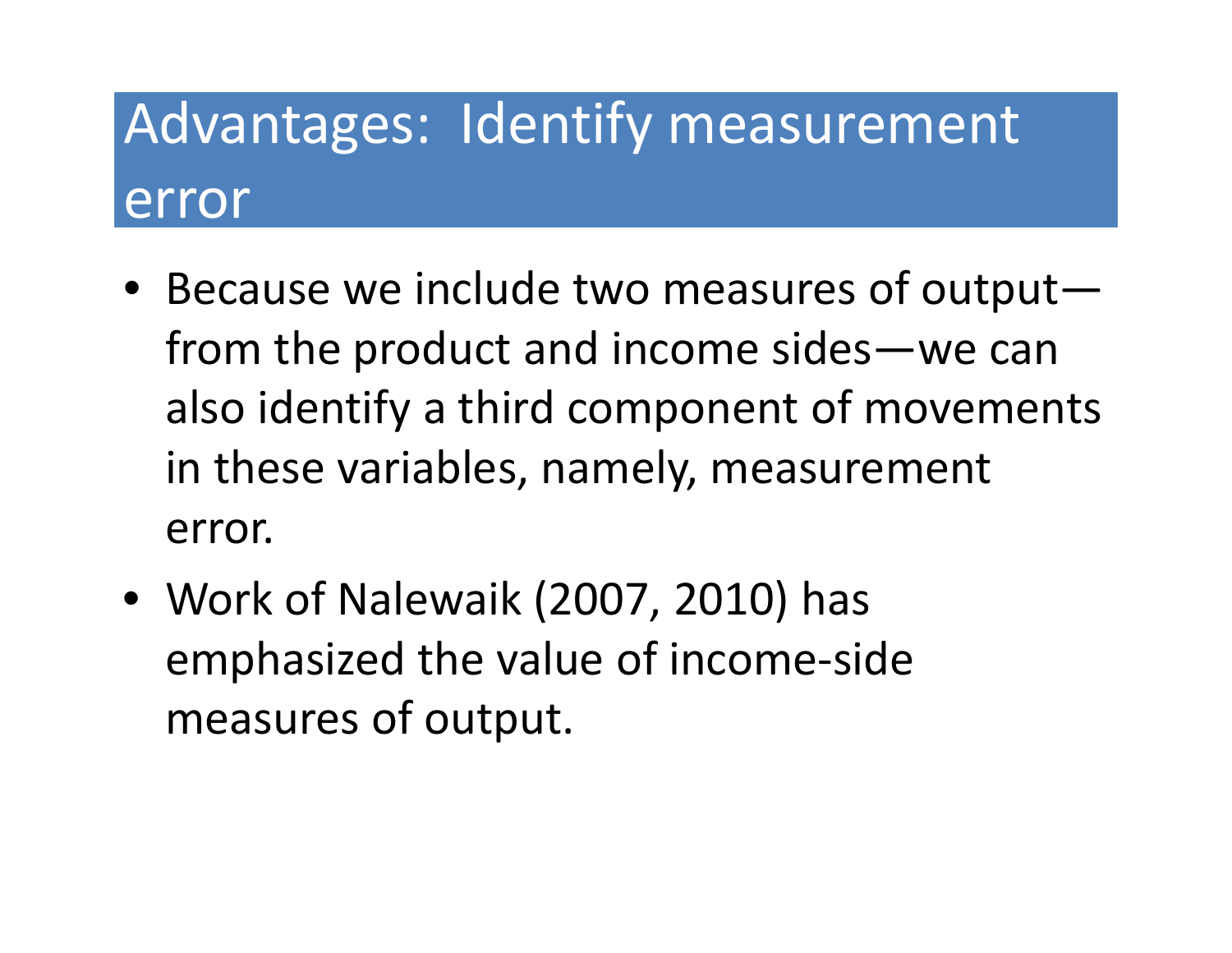### The model

• Observables are decomposed:

$$
X_{it} = \lambda_i(L) \, cyc_t + X_{it}^* + u_{it}
$$

• Cycle follows an AR(2):

*cyc<sub>t</sub>* = ρ<sub>1</sub> *cyc<sub>t-1</sub>* + ρ<sub>2</sub> *cyc<sub>t-2</sub>* + η<sub>t</sub>

• Trends are compound; basic units follow unit‐ root processes:

$$
Z_t^* = Z_{t-1}^* + \gamma_{Zt} + \varepsilon_{Zt}
$$

$$
\gamma_{Zt} = \gamma_{Zt-1} + \nu_{Zt}
$$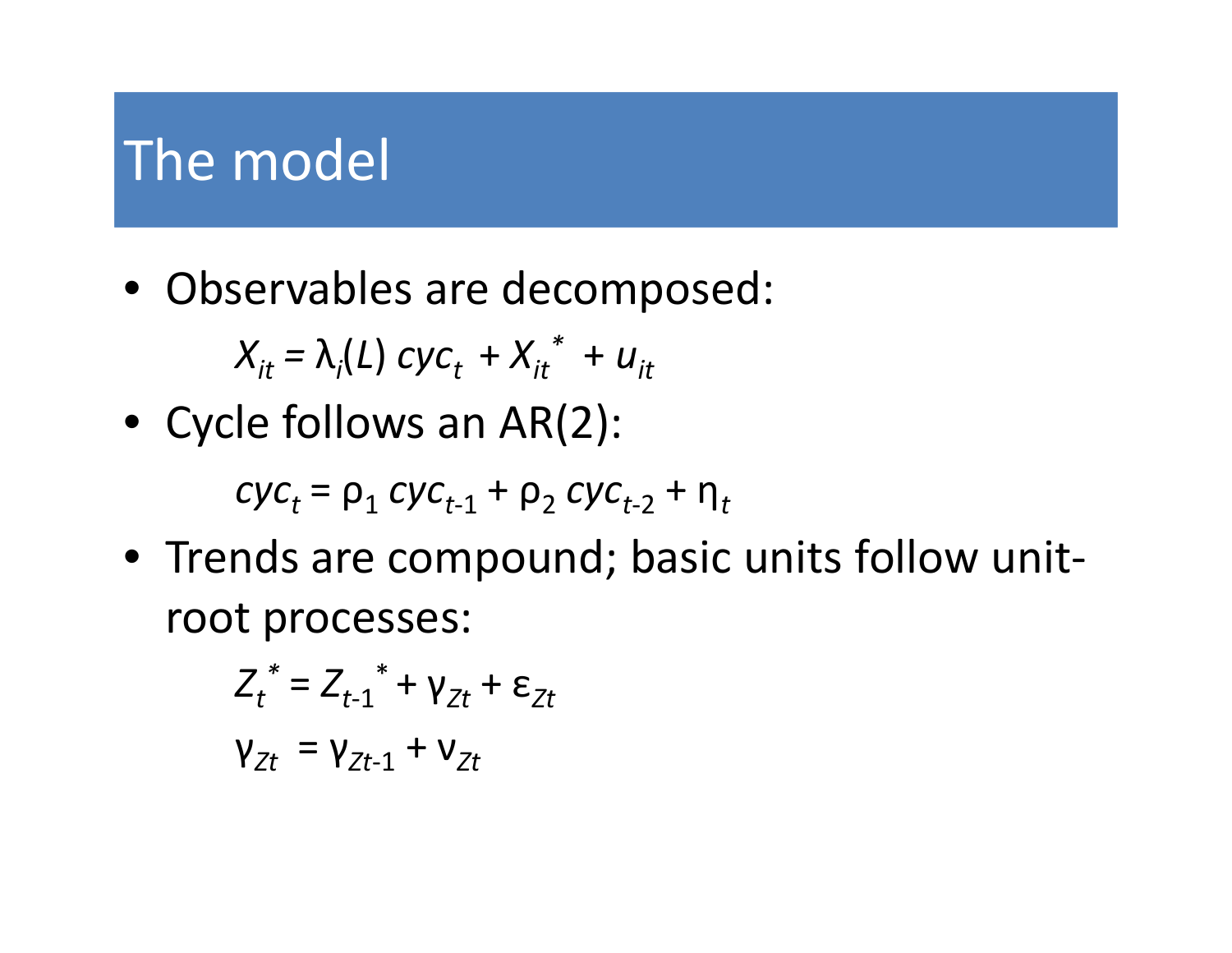### **Trends**

- There is <sup>a</sup> full accounting of trends:
	- – $-$  Common GDP/GDI trend (GDO $^{\ast}$ ) is composed of trend nonfarm business-sector output (NFBO $^\ast$ ) plus <sup>a</sup> trend output discrepancy (OSR):
	- *GDO*\* <sup>=</sup> *NFBO*\* <sup>+</sup> *OSR*\* (in logs)
	- *NFBO*\* <sup>=</sup> *OPH*\* <sup>+</sup> *HNFB*\*
	- *HNFB*\* <sup>=</sup> *WW*\* <sup>+</sup> *ENFB* \*
	- *ENFB*\* <sup>=</sup> *ECPS*\* <sup>+</sup> *ESR*\*
	- *ECPS*\* <sup>=</sup> *ERATE*\* <sup>+</sup> *LFPR*\*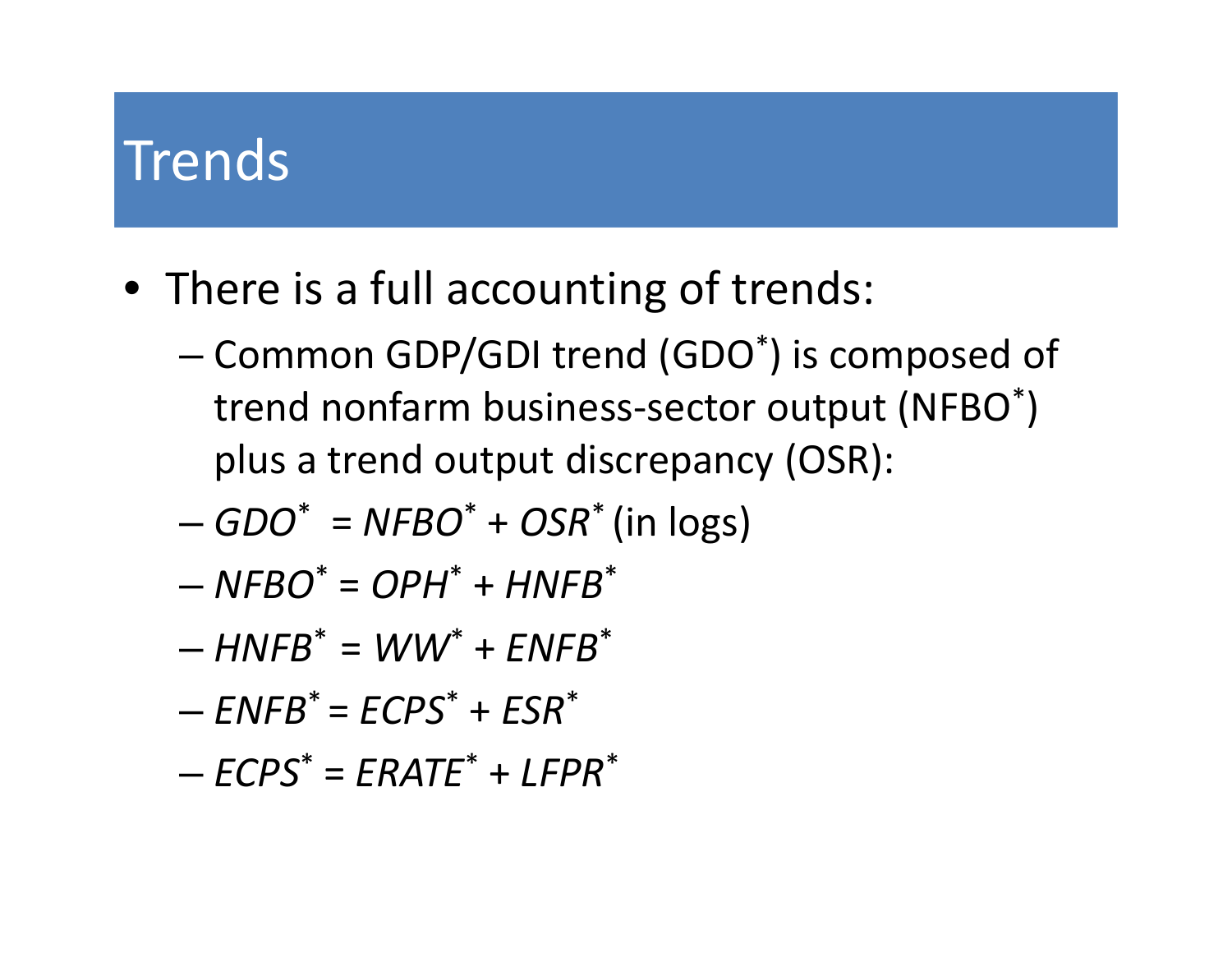### Trends, cont'd

- Fundamental components (which are random walks with drift) are in red:
	- –*GDO*\* <sup>=</sup> *NFBO*\* <sup>+</sup> *OSR*\* (in logs)
	- *NFBO*\* <sup>=</sup> *OPH*\* <sup>+</sup> *HNFB*\*
	- $-HNFB^* = WW^* + ENFB^*$
	- *ENFB*\* <sup>=</sup> *ECPS*\* <sup>+</sup> *ESR*\*
	- *ECPS*\* *= ERATE*\* + *LFPR*\*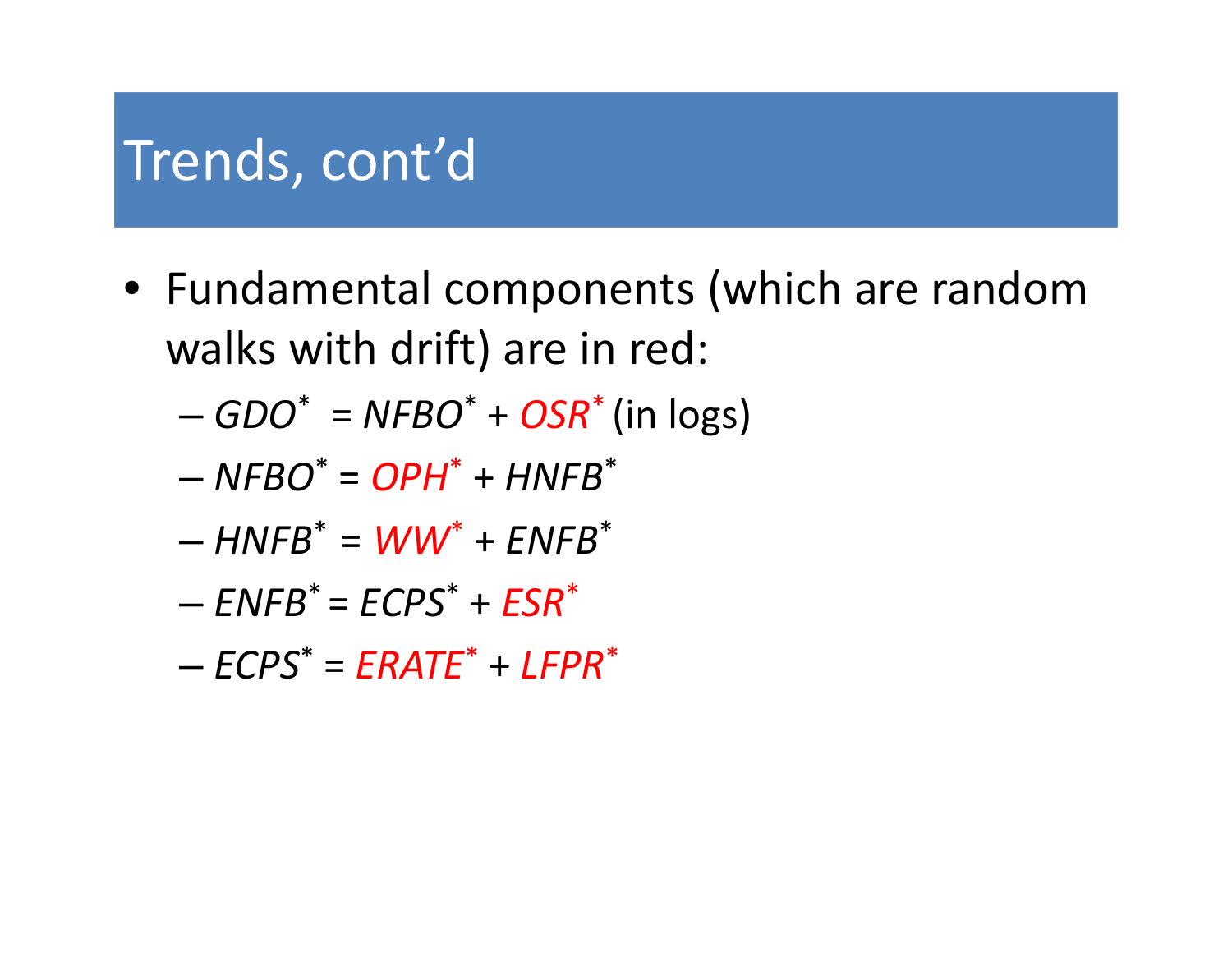### Example of decomposition

• Example: Employment rate

*ERATEt* <sup>=</sup> <sup>100</sup> <sup>x</sup> *log*(1 – unemployment rate/100)  $ERATE_t = ERATE_t^* + \lambda_0\ cyc_t + \lambda_1\ cyc_{t\text{-}1} + \lambda_2\ cyc_{t\text{-}2} + u_t$ 

- *ERATE\** is the natural rate of employment, and follows a random‐walk process (no drift)
- $\bullet~$  Equation amounts to a form of Okun's law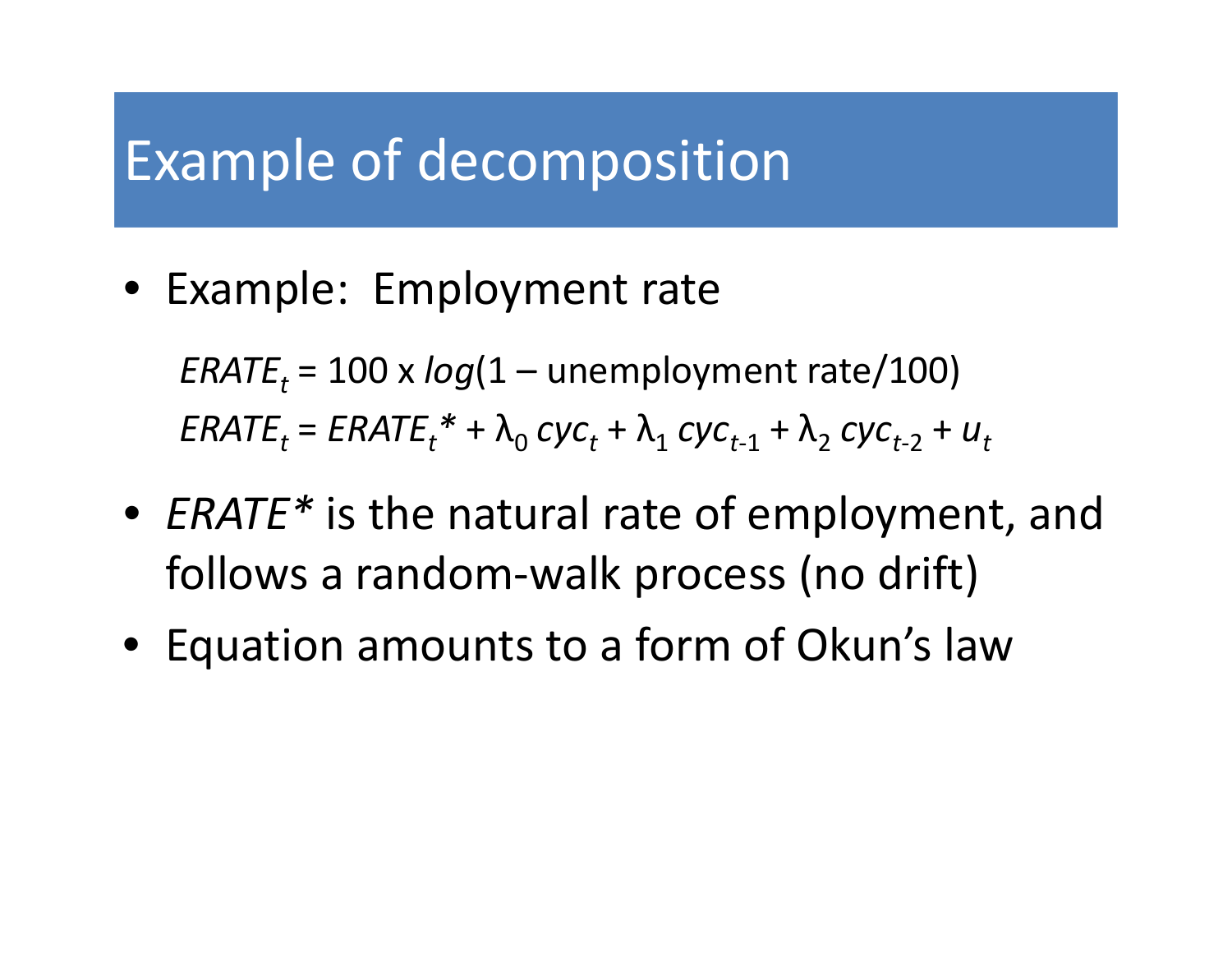### Key identifying assumption

 $GDP_t$  =  $GDO_t^*$  +  $cyc_t$  +  $u_{ot}$ 

- Assume that cycle affects output contemporaneously (no lags)
- Consistent with conventional assumption that GDP/GDI is best aggregate indicator
- Normalize effect to be one (so cycle has units of an output gap).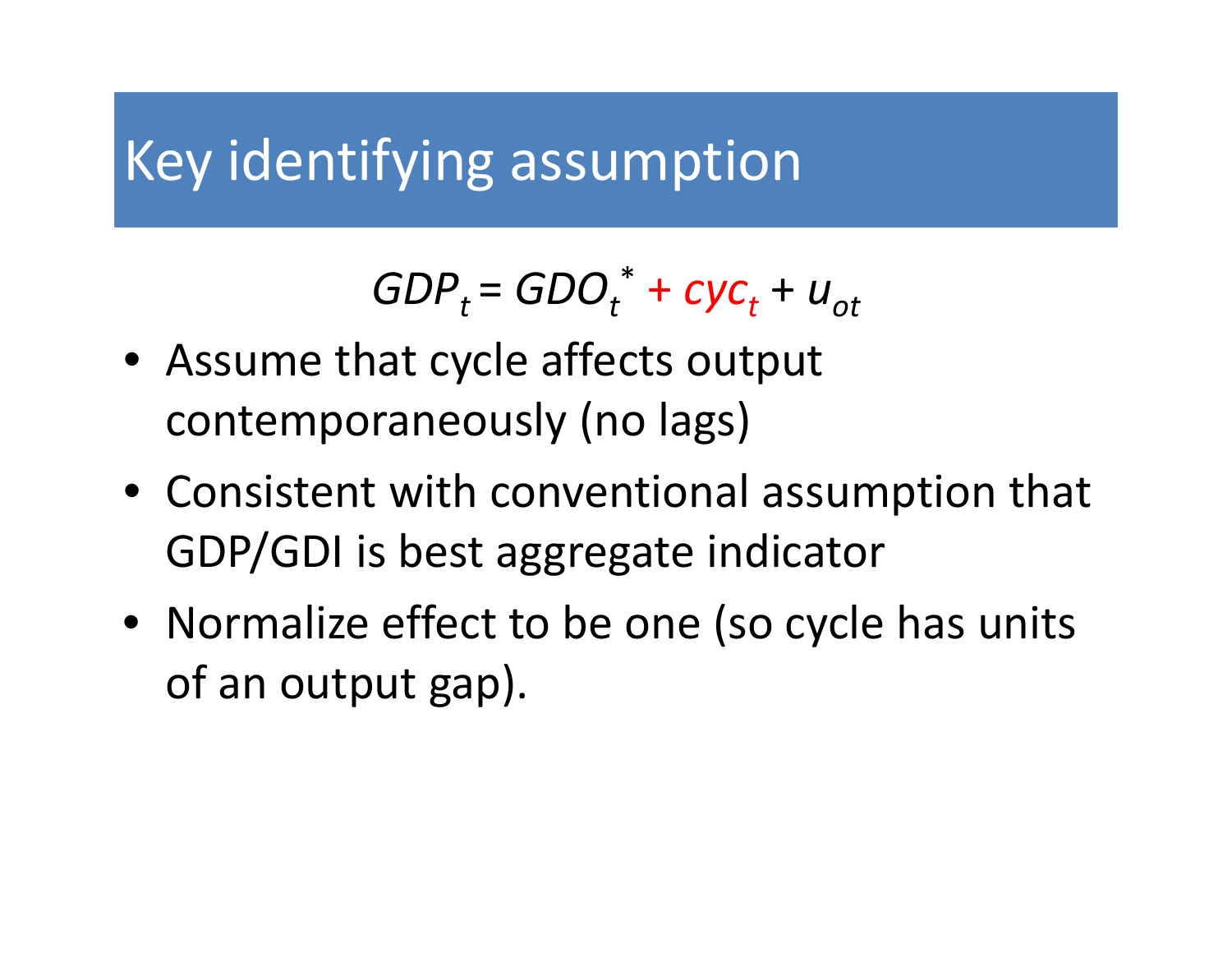#### Idiosyncratic components

$$
X_{it} = \lambda_i(L) cyc_t + X_{it}^* + u_{it}
$$

- In most cases, idiosyncratic components are assumed to be *i.i.d.*
- Exceptions are the two output measures of NFB sector output (income and product side).

```
\mathsf{NFBP}_t = \mathsf{NFBO}_t + u_{1t}\mathsf{NFBI}_t = \mathsf{NFBO}_t + u_{2t}NFBO_t = γ cyc_t + NFBO_t ^*
```
• In these cases, measurement error is assumed to be  $AR(1)$ .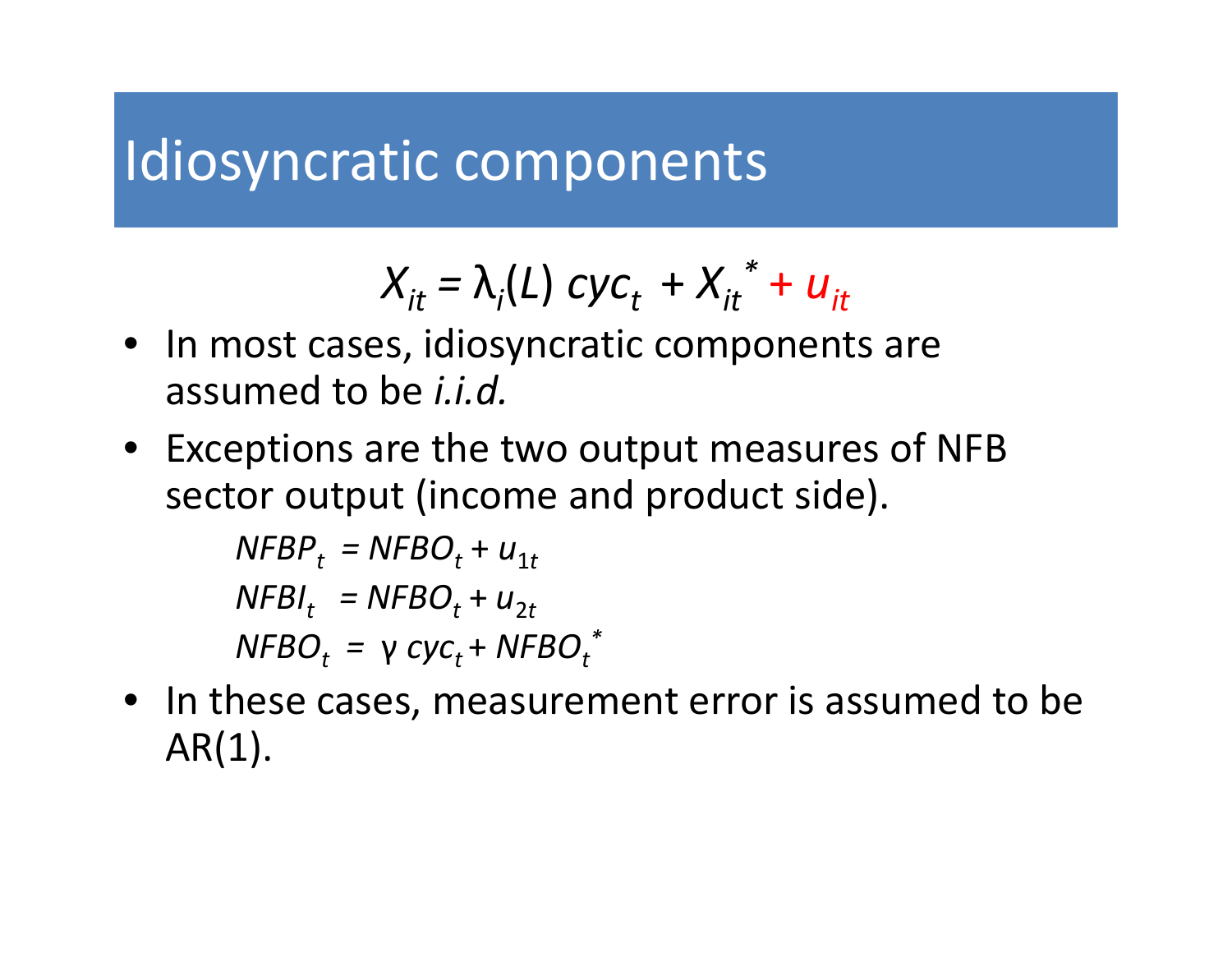### Phillips curve

• In order to give our trends a natural rate interpretation, we include <sup>a</sup> Phillips curve in our model*:*

> $\boldsymbol{c}$  *core <code>inflation</code>*  $_{t}$  *= A(L)* $\boldsymbol{c}$  *<i>ore <code>inflation</code>*  $_{t\text{-}1}$ +  $\beta$ <sub>1</sub>(L)relative energy prices<sub>t-1</sub> +  $\boldsymbol{\beta}_2$ (L) $\boldsymbol{relative}$  *import prices* $_t$ +  $\theta$  ( $\lambda$ <sub>0</sub> *cyc*<sub>t</sub> +  $\lambda$ <sub>1</sub> *cyc*<sub>t-1</sub> +  $\lambda$ <sub>2</sub> *cyc*<sub>t-2</sub>) +  $u_{9t}$

- Cyclical pattern corresponds to the cyclical component of the employment rate.
- $A(1) = 1$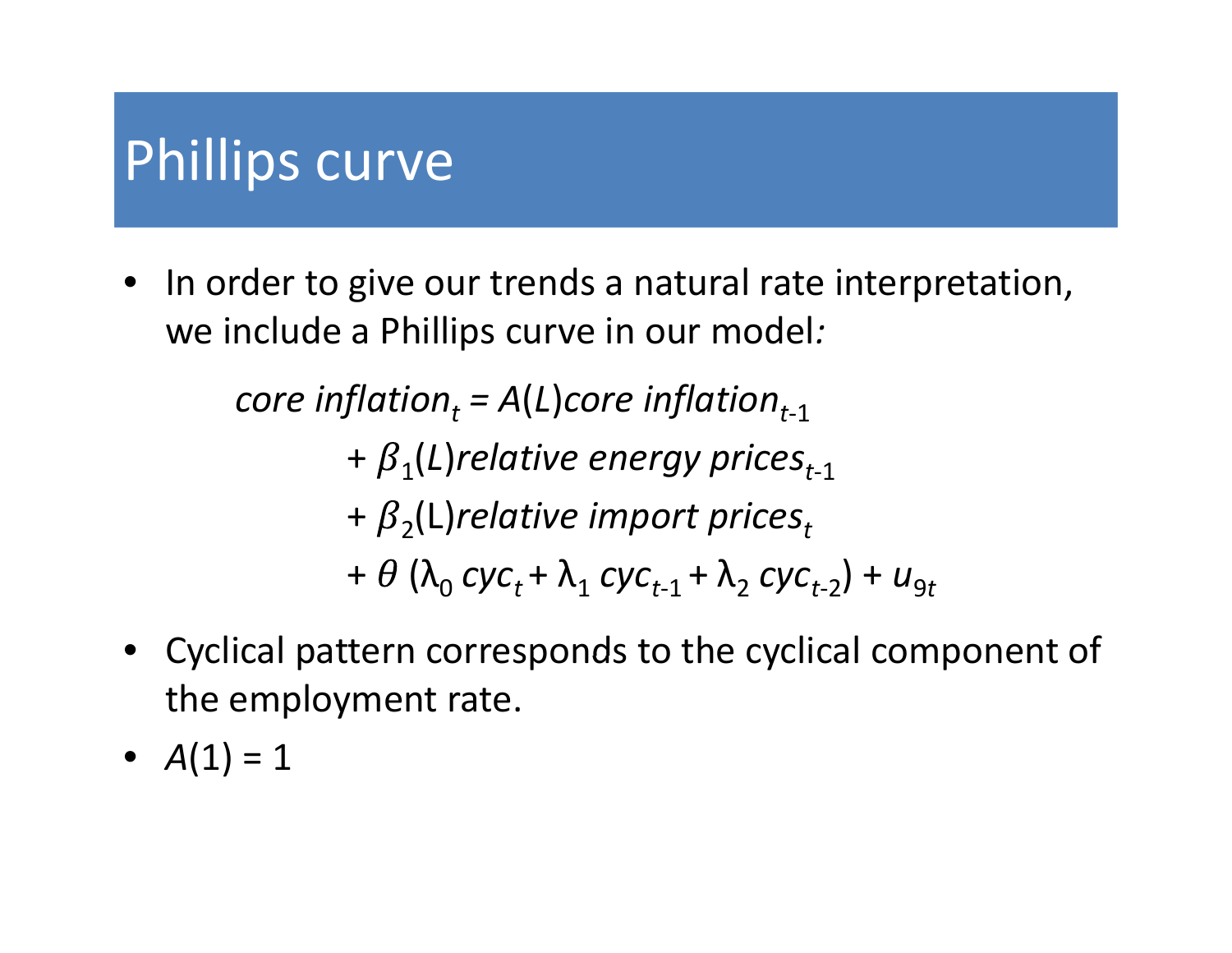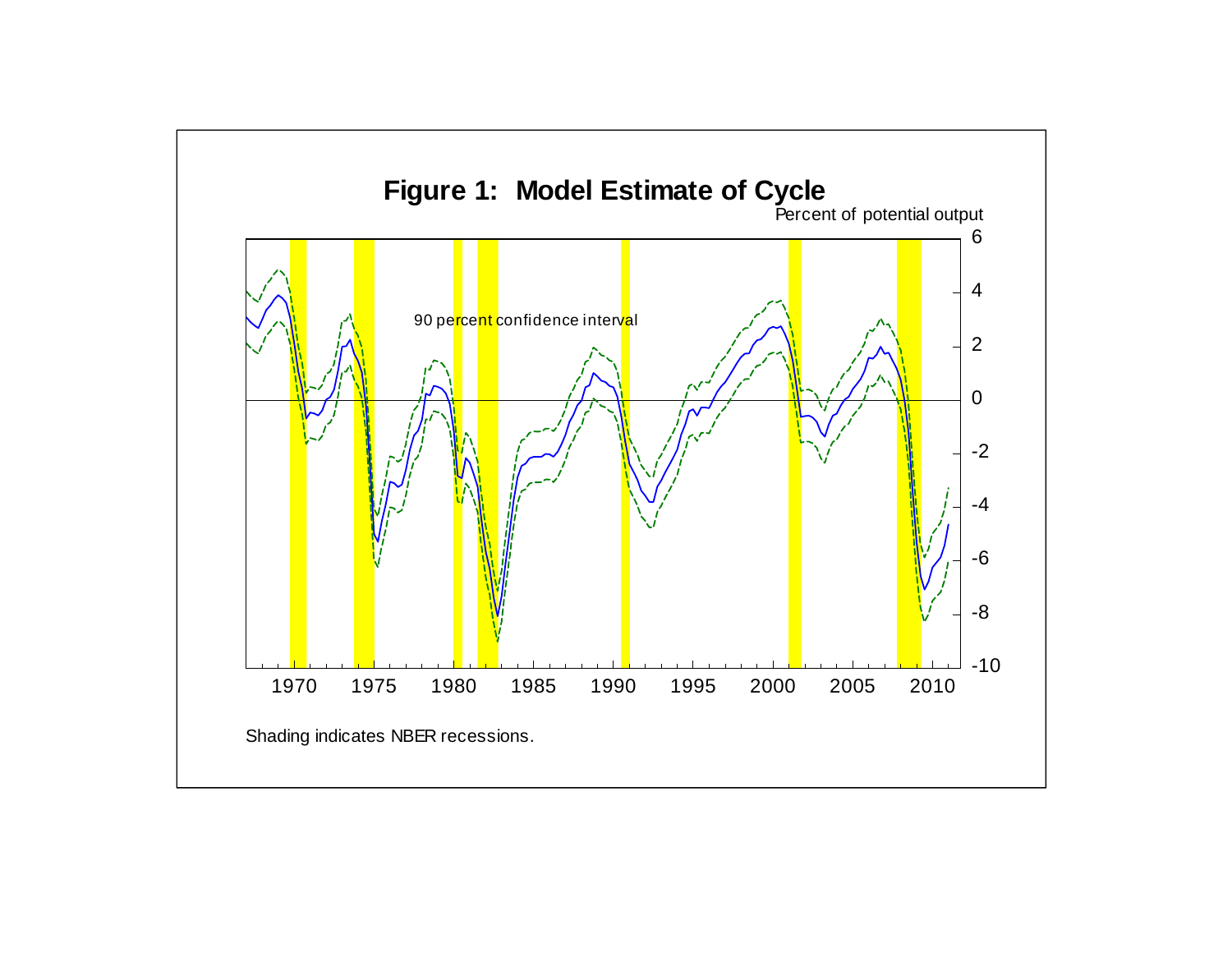#### Estimates of output measurement error

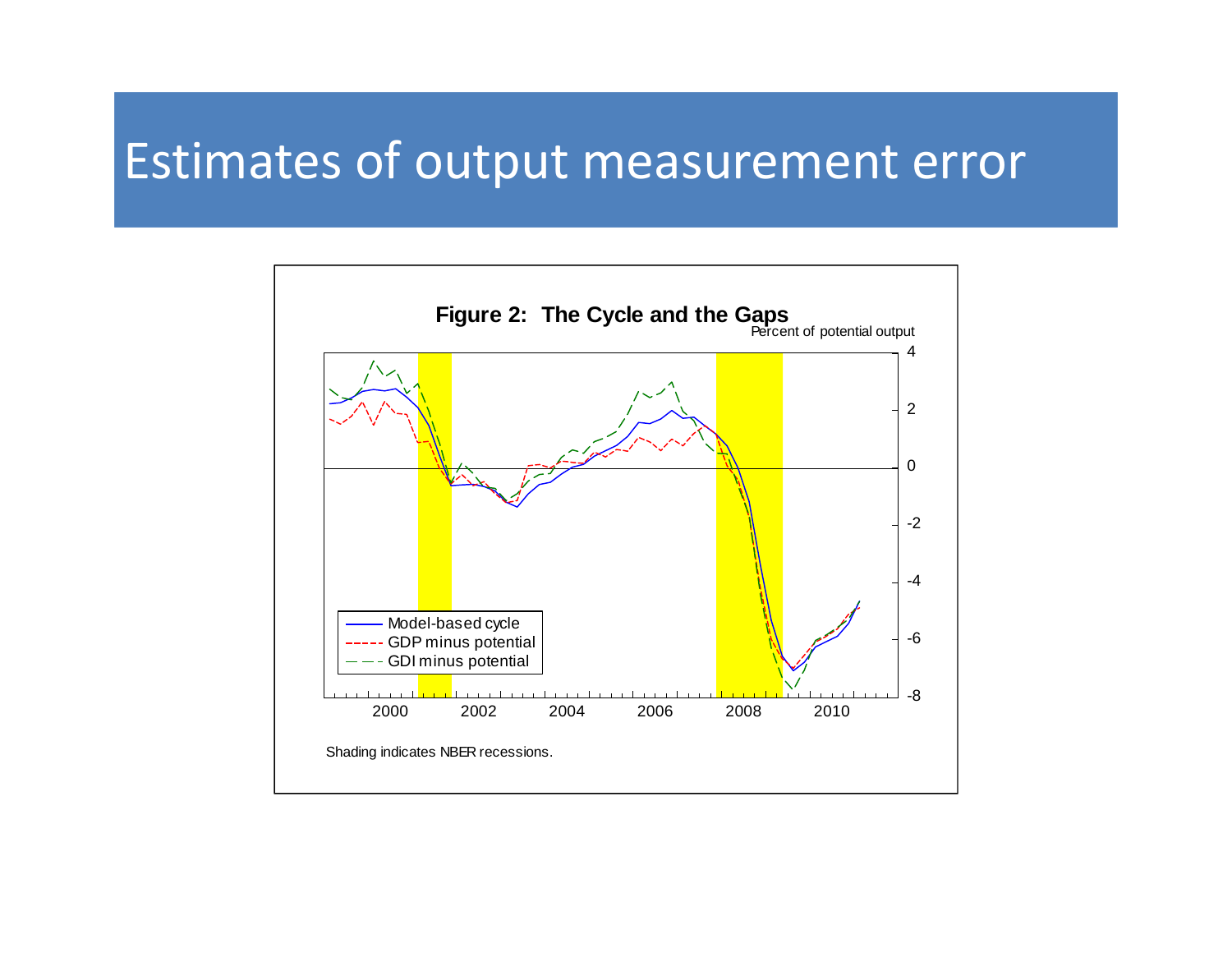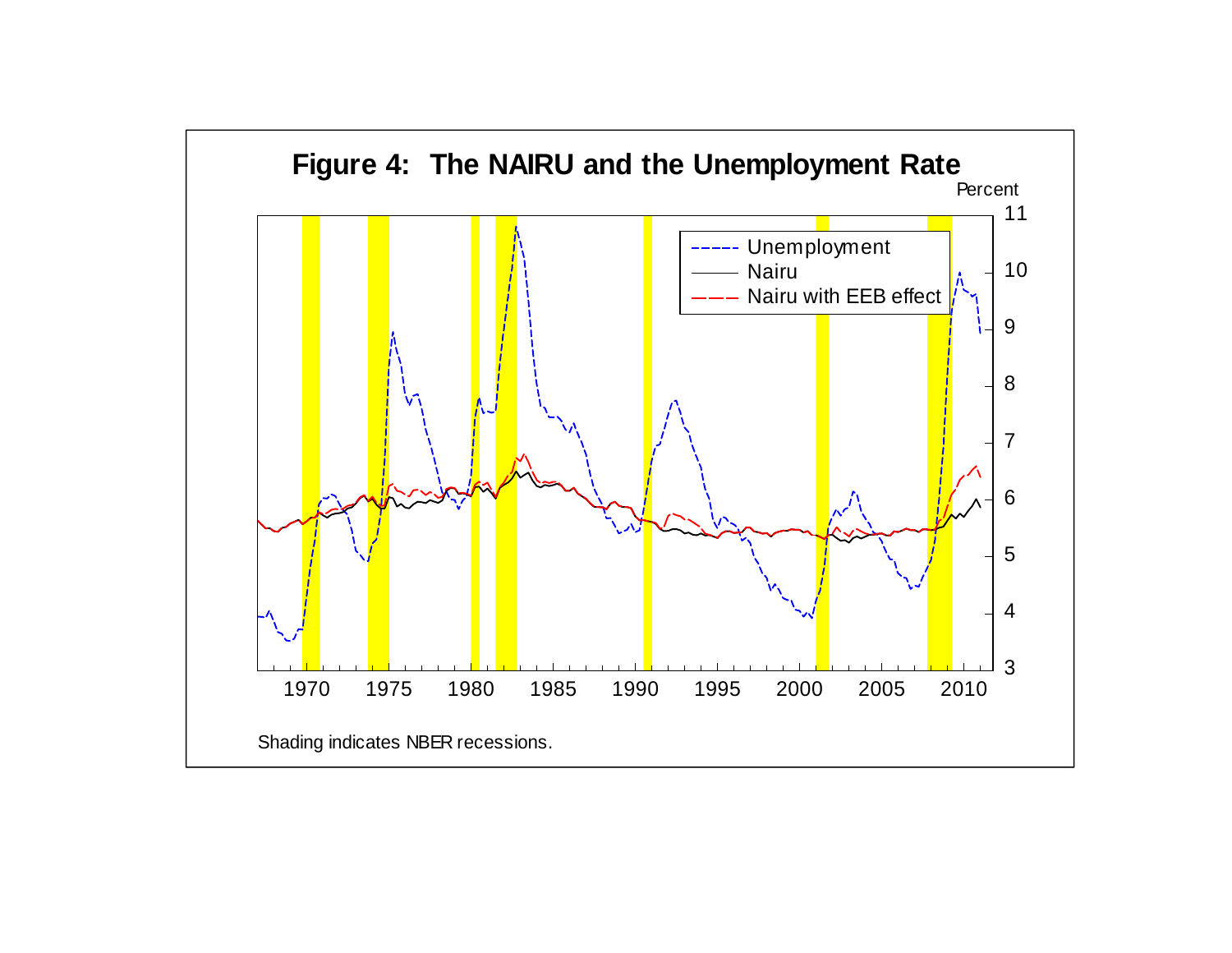| Table 2: Decomposition of Recent Movements in GDP and GDI |        |        |        |        |        |      |  |  |  |  |  |  |
|-----------------------------------------------------------|--------|--------|--------|--------|--------|------|--|--|--|--|--|--|
| Q4/Q4 percent change                                      |        |        |        |        |        |      |  |  |  |  |  |  |
|                                                           |        |        |        |        |        |      |  |  |  |  |  |  |
|                                                           | 2005   | 2006   | 2007   | 2008   | 2009   | 2010 |  |  |  |  |  |  |
| Actual real GDP                                           | 2.8    | 2.4    | 2.2    | $-3.4$ | $-0.5$ | 3.1  |  |  |  |  |  |  |
| Actual real GDI                                           | 3.7    | 3.0    | $-0.5$ | $-2.9$ | $-0.9$ | 3.4  |  |  |  |  |  |  |
| Common components                                         |        |        |        |        |        |      |  |  |  |  |  |  |
| Potential output                                          | 2.3    | 1.9    | 2.0    | 2.0    | 1.8    | 1.7  |  |  |  |  |  |  |
| Cycle                                                     | 1.0    | 0.9    | $-0.8$ | $-4.5$ | $-3.4$ | 1.4  |  |  |  |  |  |  |
| Measurement errors                                        |        |        |        |        |        |      |  |  |  |  |  |  |
| <b>GDP</b>                                                | $-0.6$ | $-0.6$ | 1.1    | $-0.7$ | 0.9    | 0.0  |  |  |  |  |  |  |
| GDI                                                       | 0.3    | 0.1    | $-1.4$ | $-0.3$ | 0.6    | 0.4  |  |  |  |  |  |  |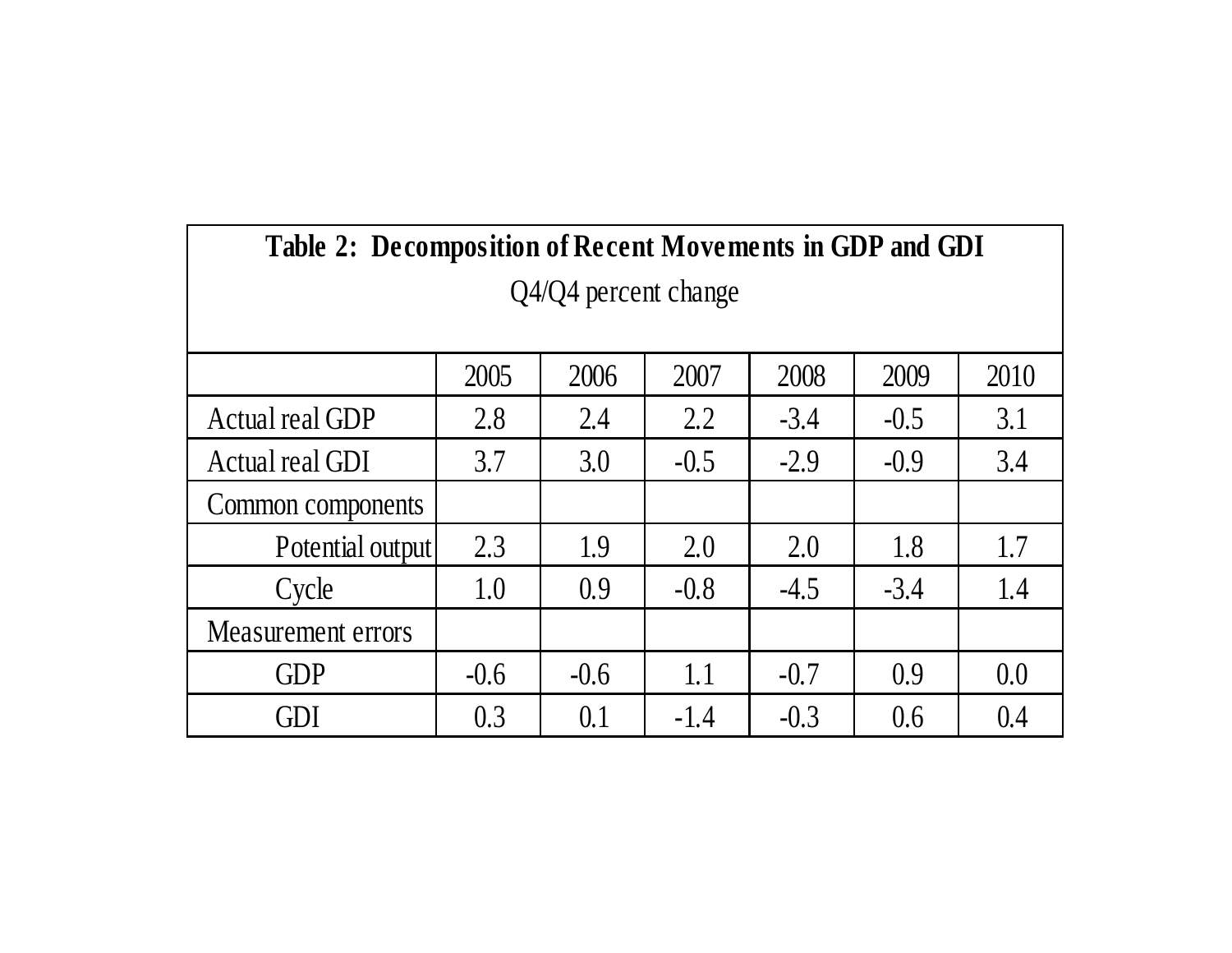| Table 3: Decomposition of Potential Output, 2005-2010 |        |        |        |        |        |        |  |  |  |  |  |  |
|-------------------------------------------------------|--------|--------|--------|--------|--------|--------|--|--|--|--|--|--|
| Q4/Q4 percent change                                  |        |        |        |        |        |        |  |  |  |  |  |  |
|                                                       |        |        |        |        |        |        |  |  |  |  |  |  |
|                                                       | 2005   | 2006   | 2007   | 2008   | 2009   | 2010   |  |  |  |  |  |  |
| Potential output                                      | 2.3    | 1.9    | 2.0    | 2.0    | 1.8    | 1.7    |  |  |  |  |  |  |
| Total hours                                           | 1.0    | 1.2    | 0.6    | 1.1    | $-0.1$ | 0.7    |  |  |  |  |  |  |
| Population                                            | 1.2    | 1.1    | 1.1    | 1.1    | 1.0    | 0.9    |  |  |  |  |  |  |
| <b>LFPR</b>                                           | 0.0    | 0.0    | $-0.2$ | $-0.2$ | $-0.7$ | $-0.9$ |  |  |  |  |  |  |
| Employment rate                                       | 0.0    | 0.0    | 0.0    | $-0.1$ | $-0.2$ | $-0.3$ |  |  |  |  |  |  |
| Workweek                                              | $-0.1$ | 0.0    | $-0.3$ | 0.2    | $-0.2$ | 1.0    |  |  |  |  |  |  |
| NFB labor productivity                                | 2.1    | 1.4    | 1.4    | 1.5    | 2.5    | 2.1    |  |  |  |  |  |  |
| <b>Sector Ratios</b>                                  |        |        |        |        |        |        |  |  |  |  |  |  |
| GDO to NFBO                                           | $-0.2$ | $-0.3$ | 0.1    | 0.0    | $-0.7$ | $-0.5$ |  |  |  |  |  |  |
| NFB to total employment                               | $-0.5$ | $-0.4$ | $-0.1$ | $-0.6$ | 0.1    | $-0.6$ |  |  |  |  |  |  |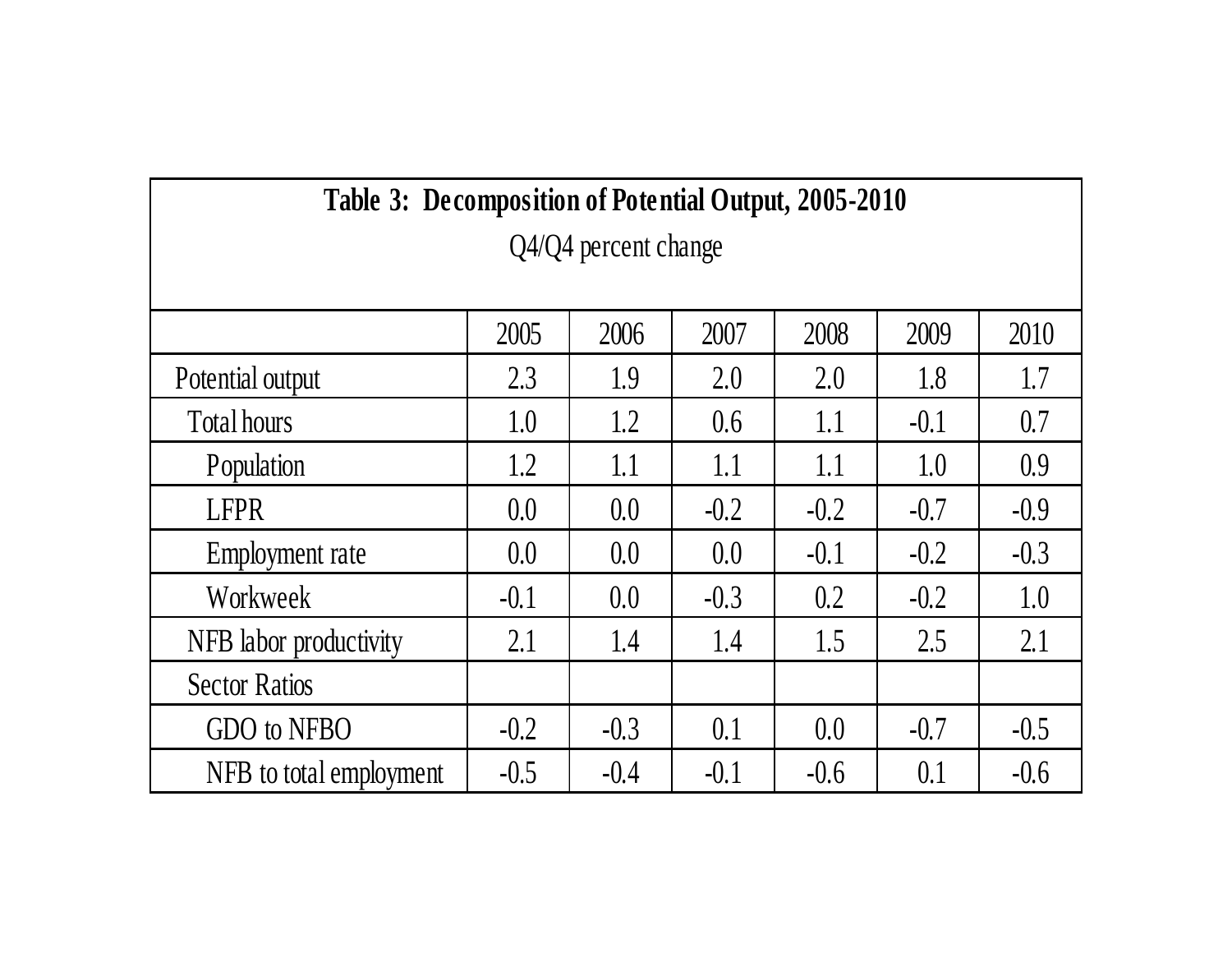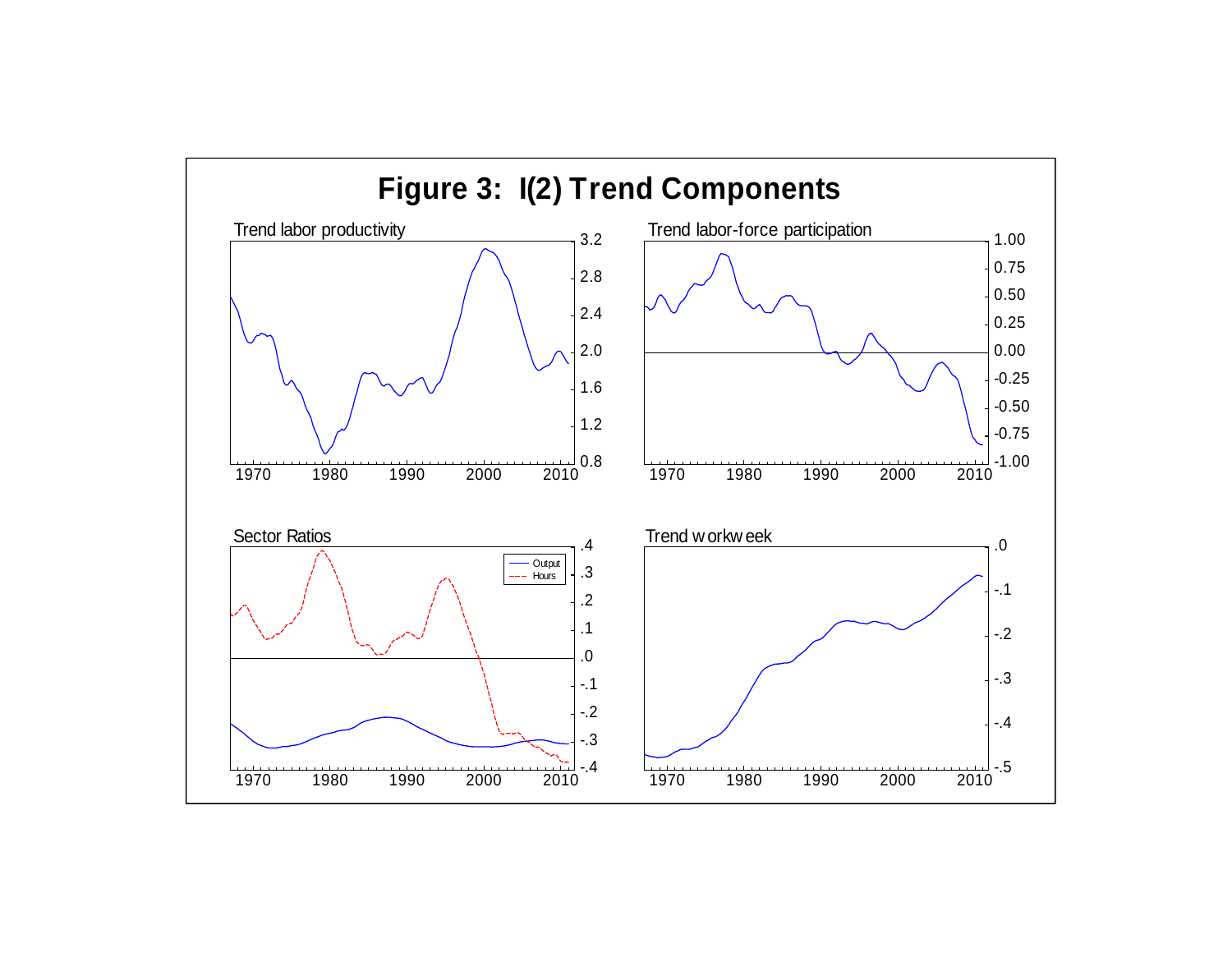### Sensitivity analysis

- We explore the sensitivity of our results by examining <sup>a</sup> number of alternatives
	- Less data
	- – $-$  Drop the Phillips curve
	- More volatile NAIRU
- By and large, the baseline results hold up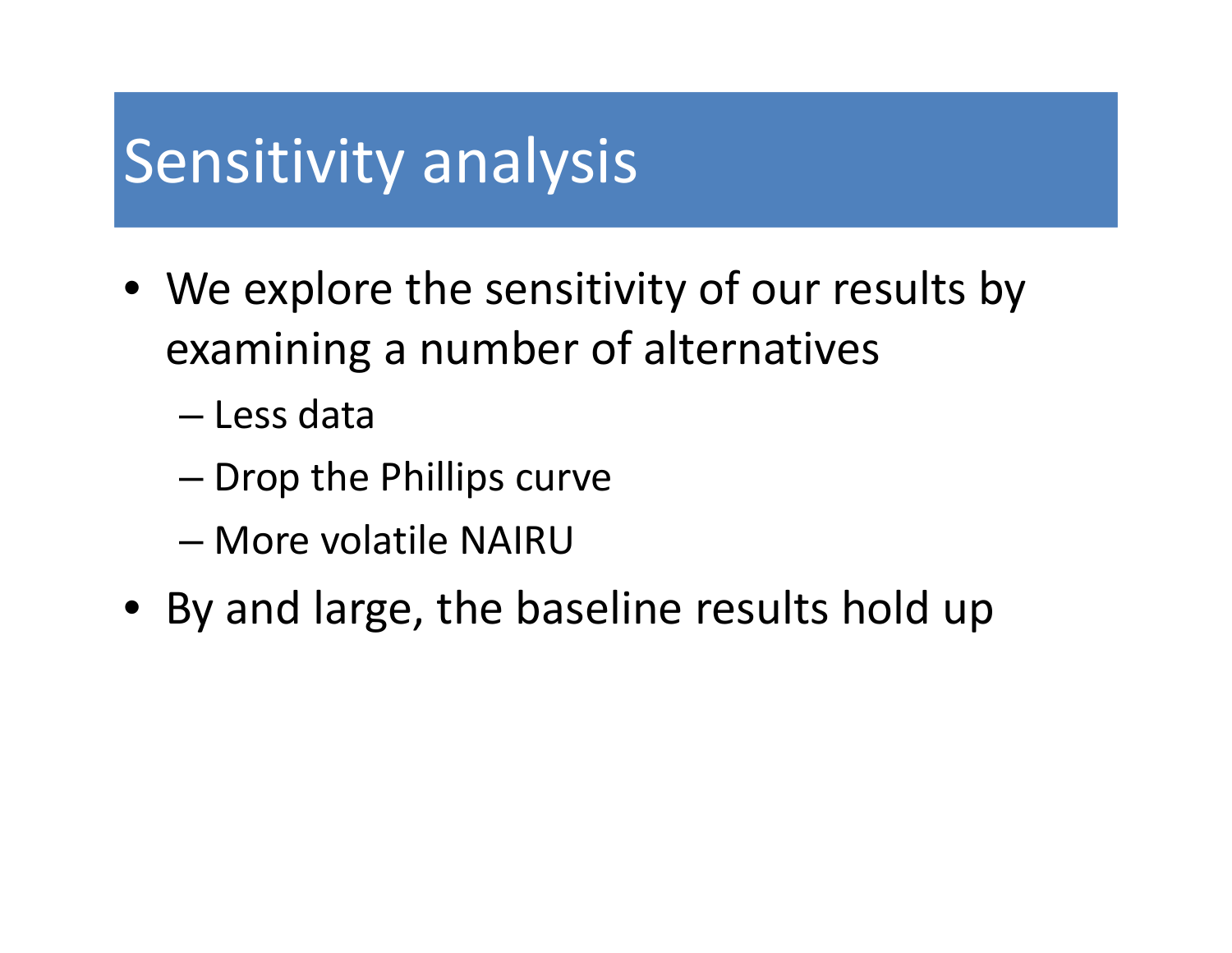# How informative are the data for the states?

- Incoming data frequently send conflicting signals
	- – $-$  For example, in 2011, the unemployment rate fell even though measures of output were relatively weak
- The state‐space model can provide guidance on how much weight to place on different series
	- The Kalman gain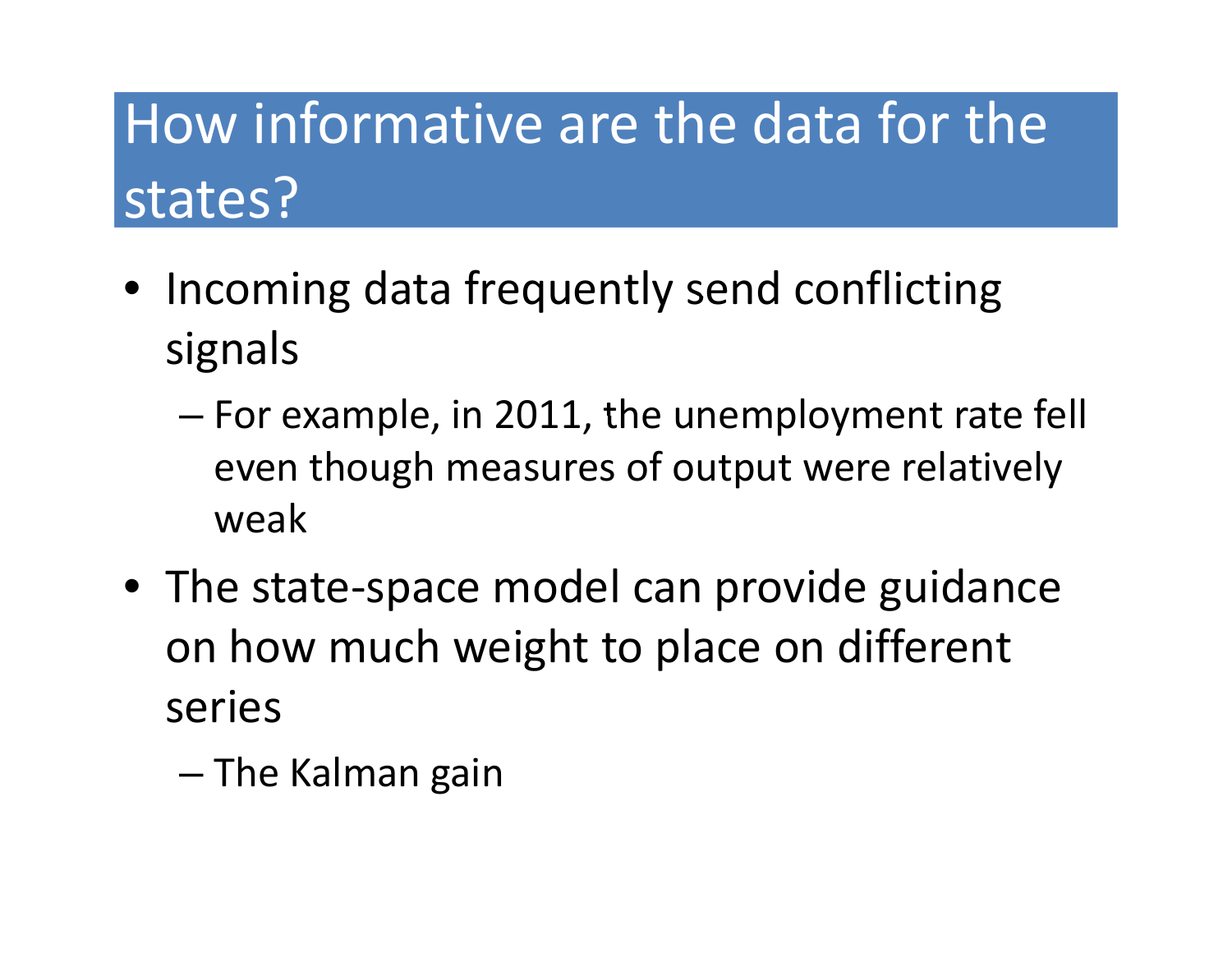### Information content: Cycle

- The single most informative variable for the business cycle is the unemployment rate
	- – $-$  High individual R<sup>2</sup>
	- –— Highest (normalized) Kalman gain
- $\bullet$  Conditional on unemployment rate, the next most informative variable is inflation
	- Next highest Kalman gain
	- $-$  Combined R<sup>2</sup> is 0.93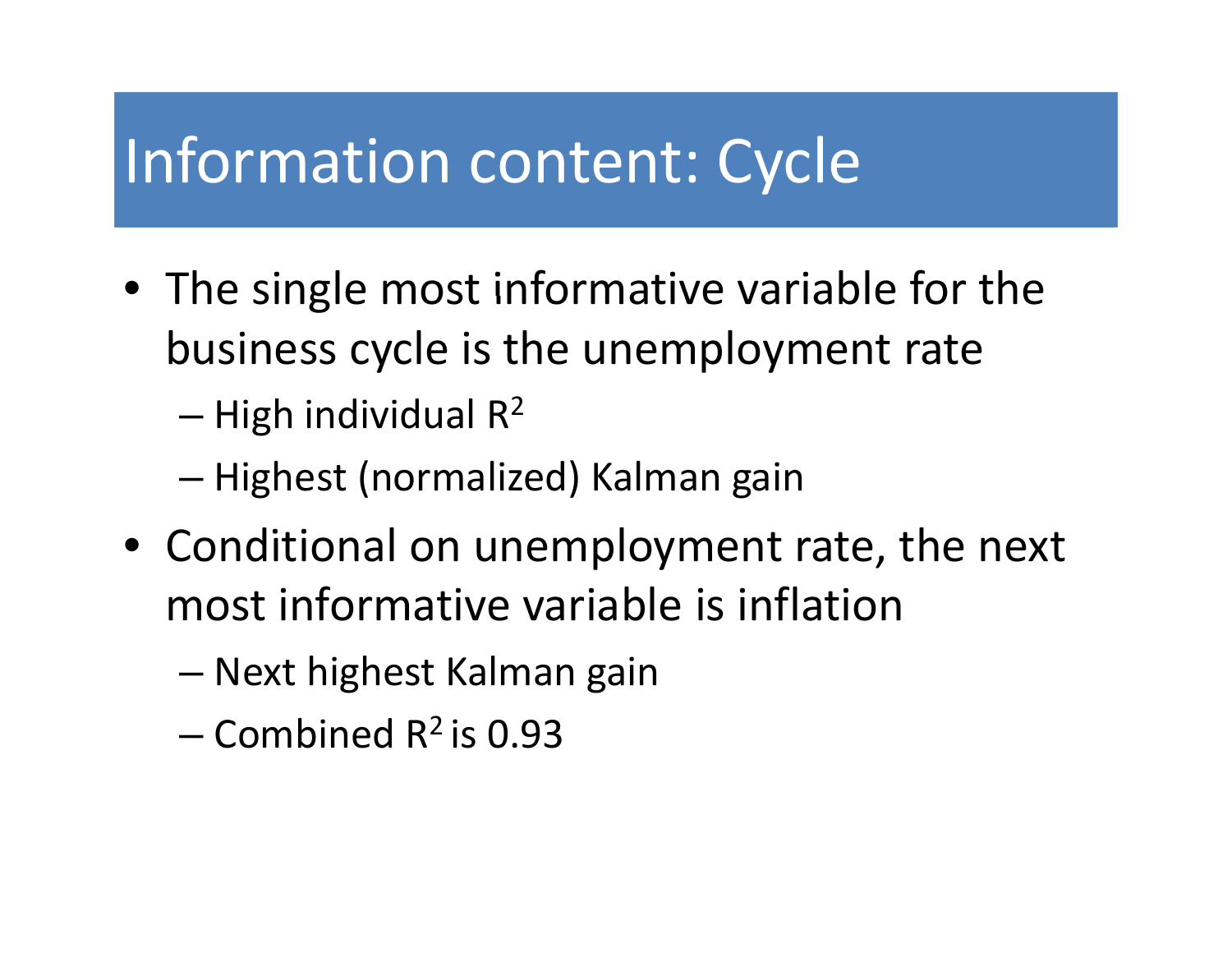## Information content: Productivity trend

- In contrast to cycle, output measures are quite informative for trend productivity
- As are hours
- Unemployment is not so important: Hours and output have a combined R<sup>2</sup> of 0.94
- Income‐ and product‐side measures of output are about equally informative for trend productivity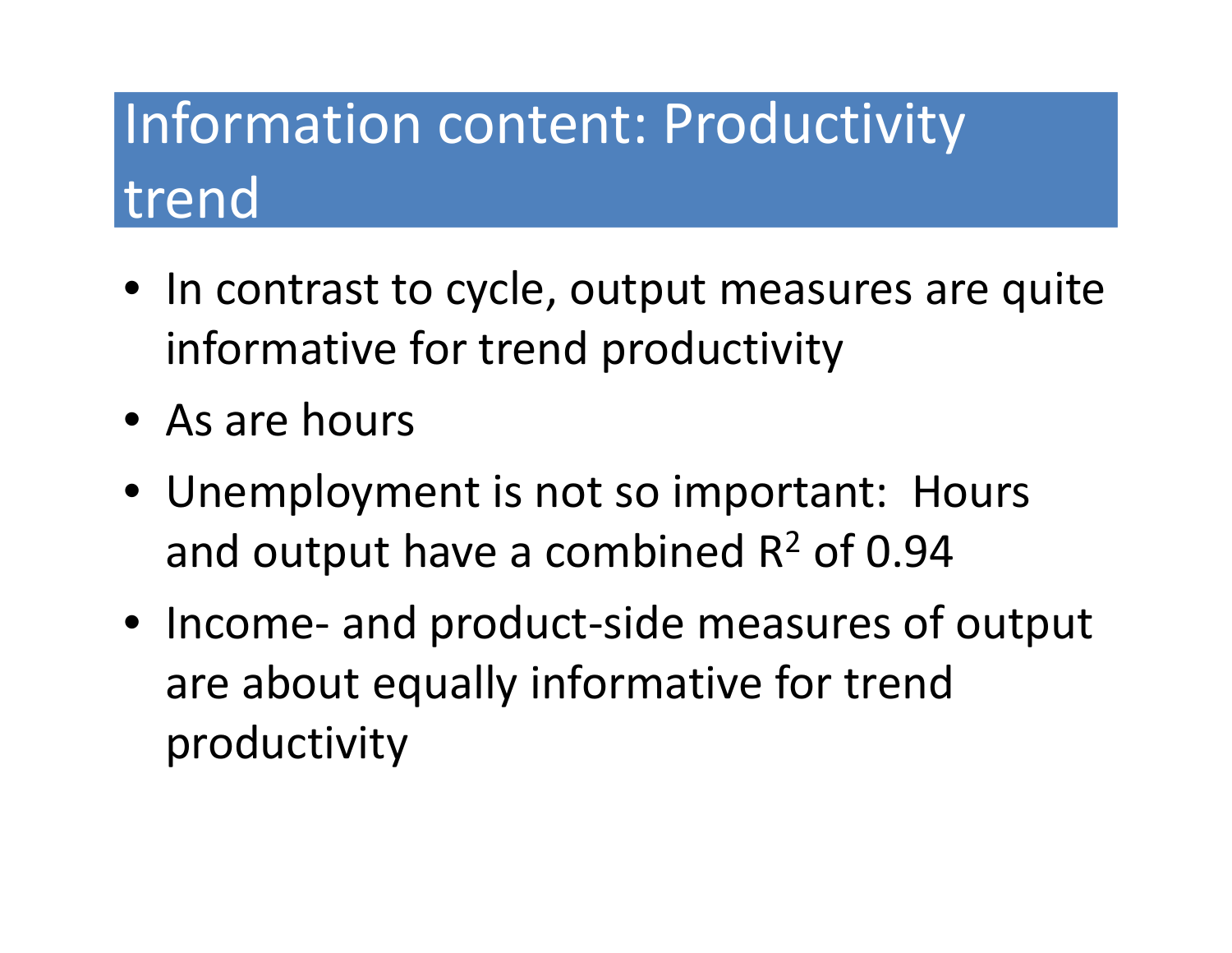### Revisions to cycle estimates

• Orphanides and Van Norden (2002) criticize output gaps based on econometric methods on the grounds that they revise too much:

Revisions about as large as cyclical variation

- We undertook <sup>a</sup> quasi‐real‐time (QRT) assessment to gauge importance of revisions
	- –QRT uses current vintage data, not real‐time
	- –Okay, because OVN critique methods, not data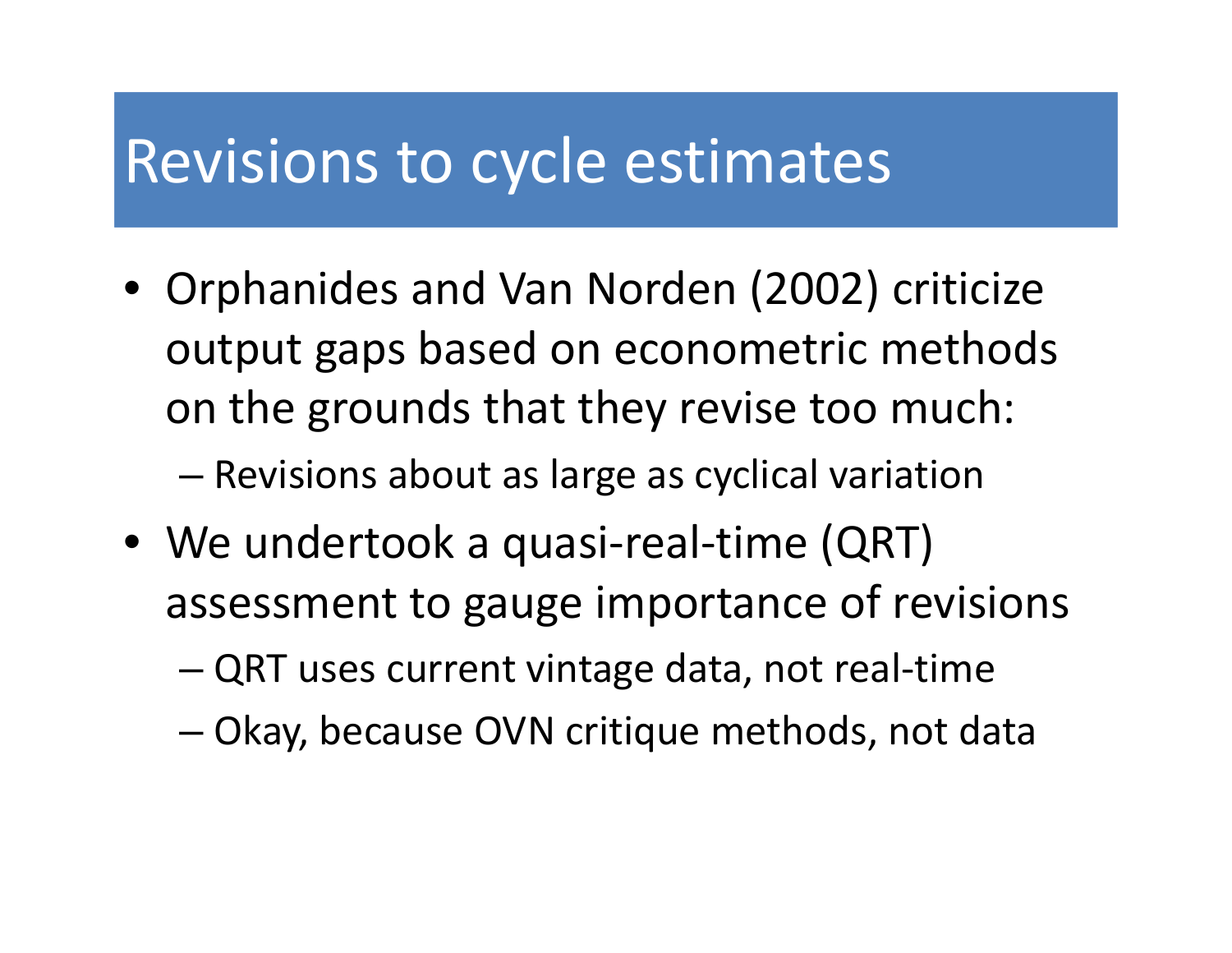# QRT exercise

- Back up to 1988
- Re‐estimate model each quarter
- Generate estimates of the output gap
- Compare eight‐variable model with univariate models (the focus of Orphanides and Van Norden)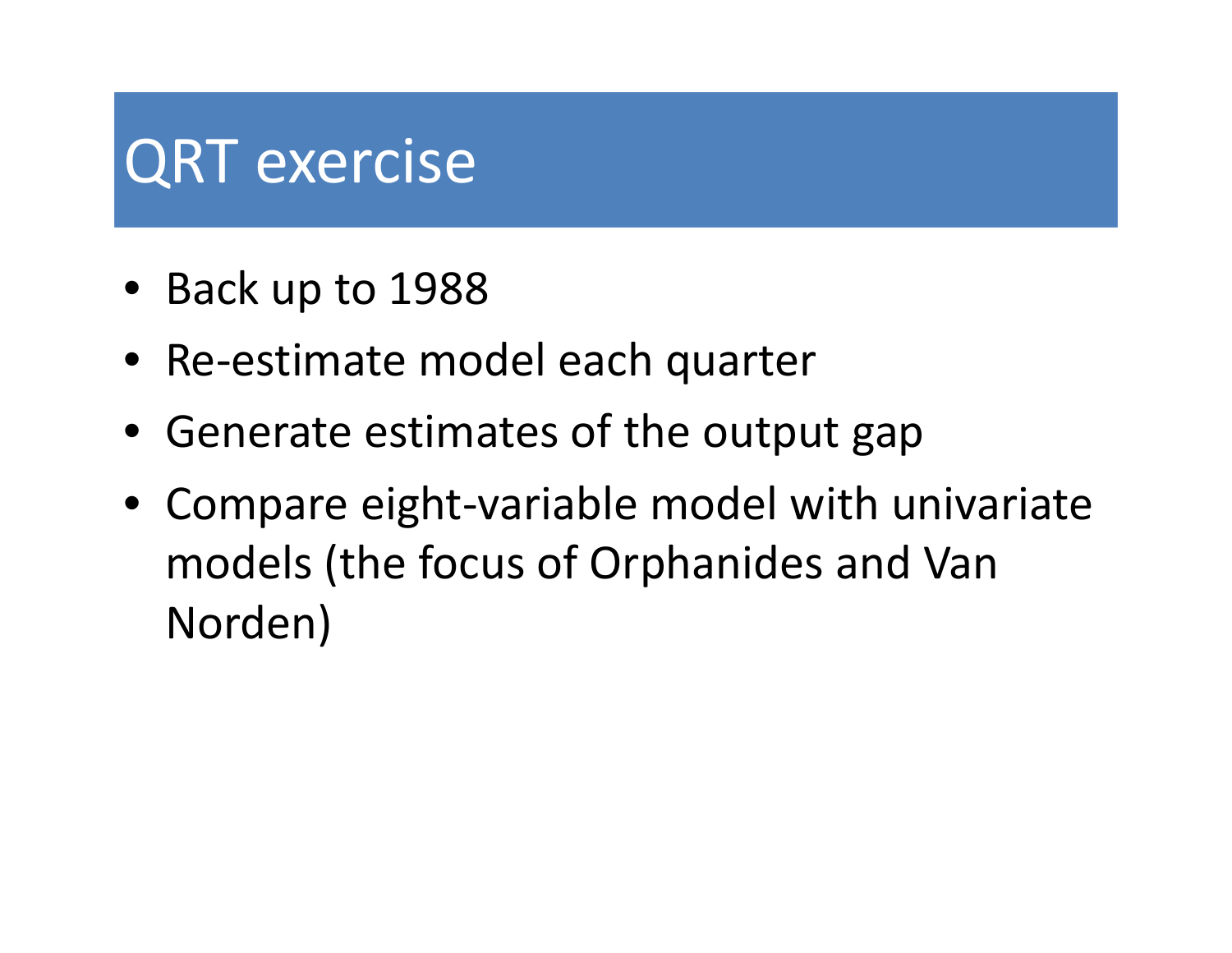### Results from QRT analysis

- Orphanides and Van Norden computed the ratio of the RMSE of the revision to the cycle estimate to the standard deviation of the cycle itself
- OVN criticize the univariate methods because this ratio exceeds 1 (we find 1.07).
- For our preferred model, it is 0.56—about half as big.
	- Signal-noise ratio > 3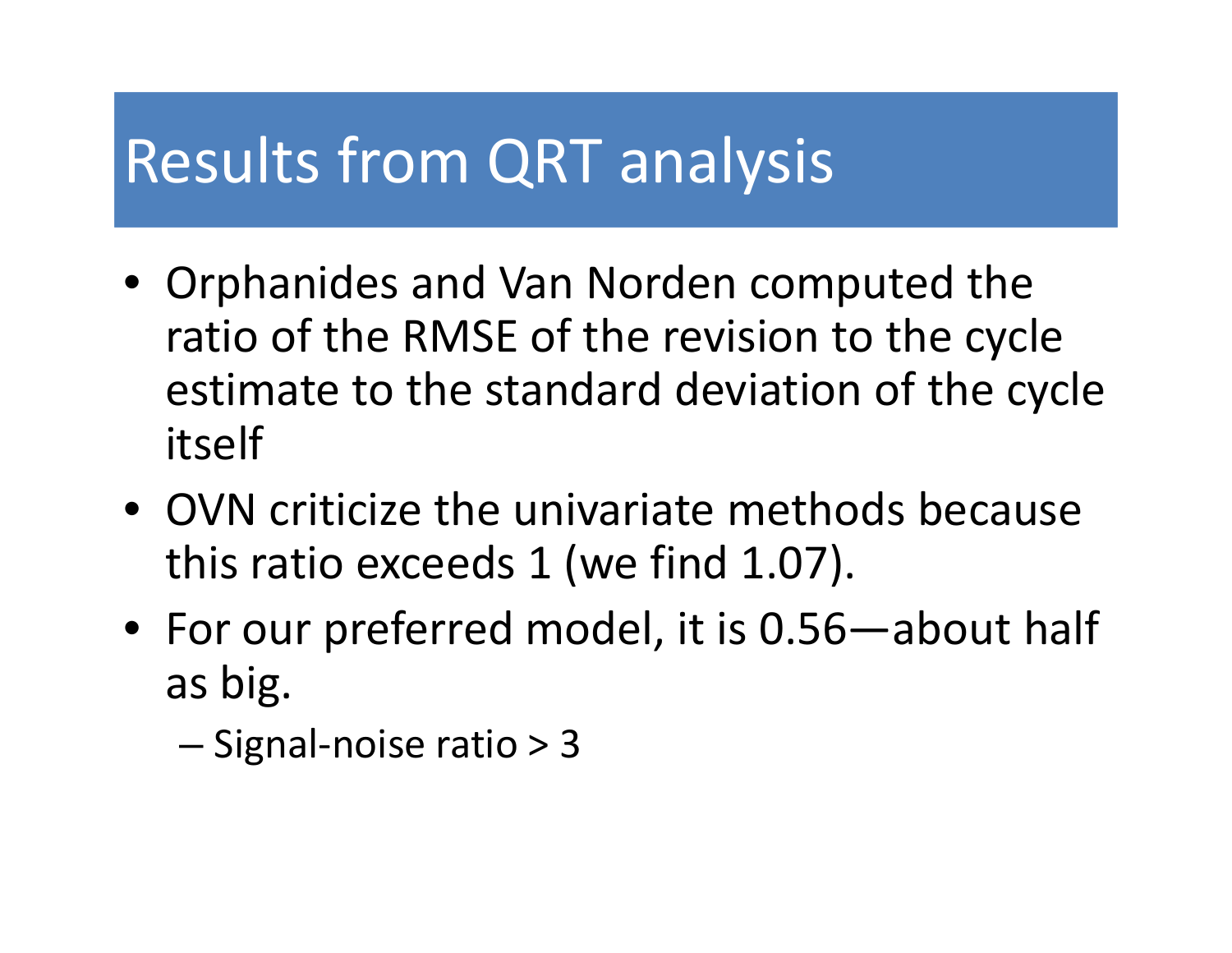# Update

- We reran our model including (partial) information through 2011:Q4.
	- – $-$  At the 2009 trough, cycle is still around -7 percent.
	- –2011:Q4 estimate of the cycle is ‐3¾ percent.
	- – 2011:Q4 estimate of the NAIRU is 6¼ percent (not including EEB effects).
	- Potential GDO rose only 0.9 percent in 2011, as trend LFP continued to fall and trend productivity decelerated to about <sup>a</sup> 1 percent gain.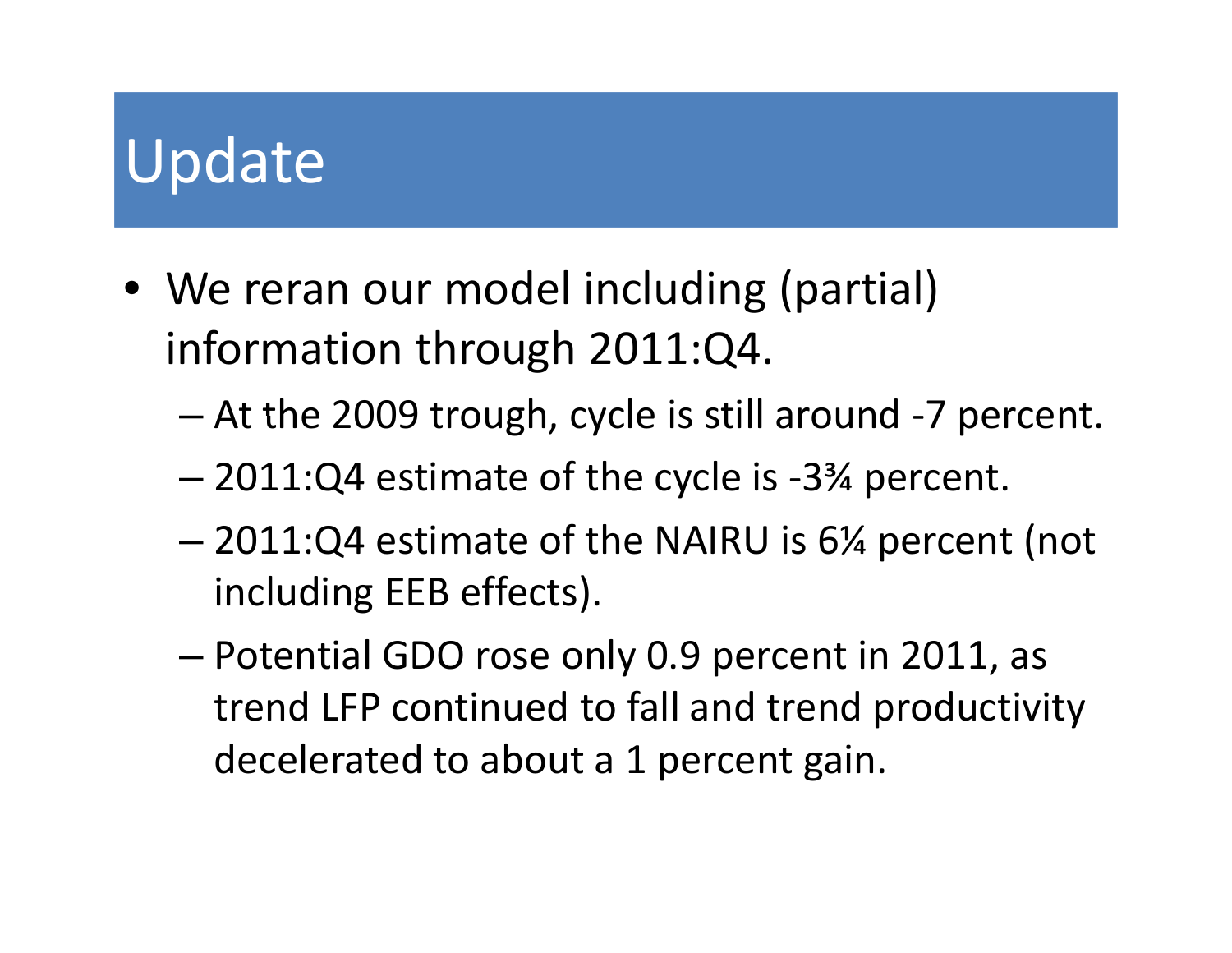## Weidner/Laubach/Williams

- Weidner and Williams (2009) find a much smaller estimate of the output gap at the trough than we do—about ‐ 3 percent (March 2011 update).
- Why?
	- – Original Laubach ‐Williams (2003) paper focused on estimating natural rate of interest, not output gap.
	- – We would point to the virtues of our multivariate approach.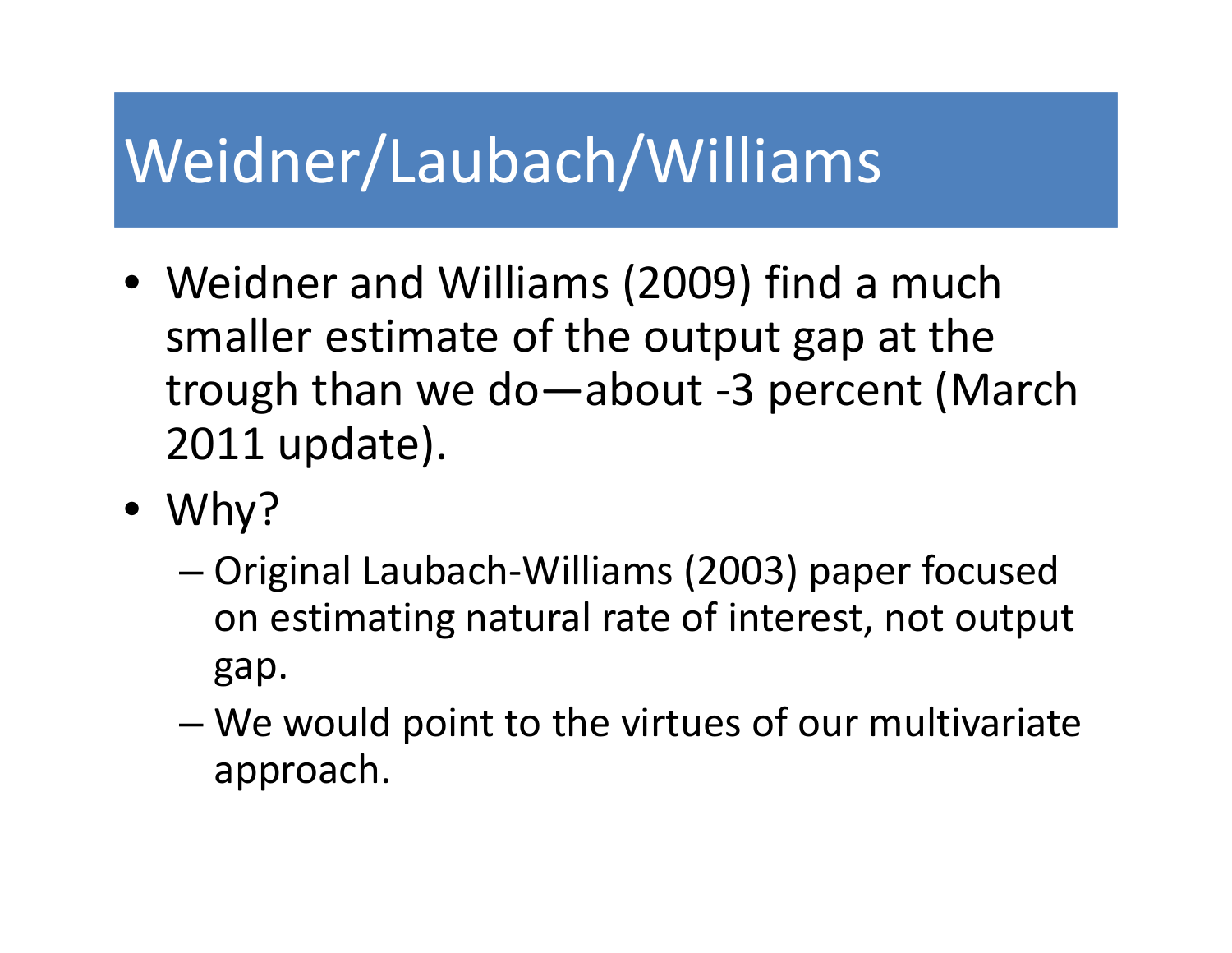## Limitations of reduced‐form state‐ space approach

- Despite its power, the reduced-form statespace approach has its limitations
- Trend and cycle are typically assumed to be orthogonal
	- $-$  But movements in trend MFP lead to short-run fluctuations in many macroeconomic models.
	- $-$  And investment is procyclical, and so the capital stock is affected by the cycle
		- *By some conventions conventions, capital stock belongs in the trend.*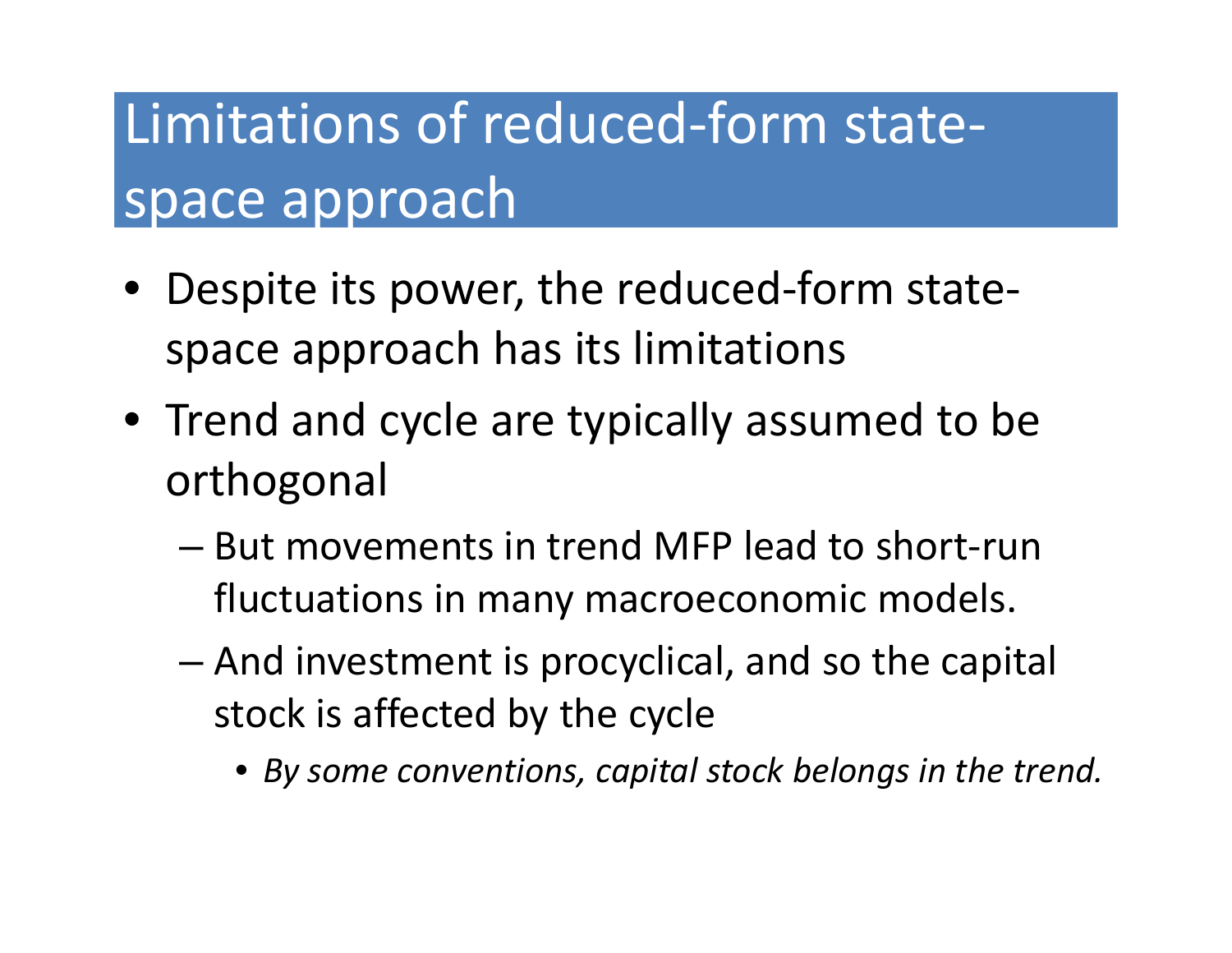## Defense of reduced‐form state‐space approach

- There has been some testing of the trend/cycle orthogonality assumptions
- Results are mixed; no very strong rejections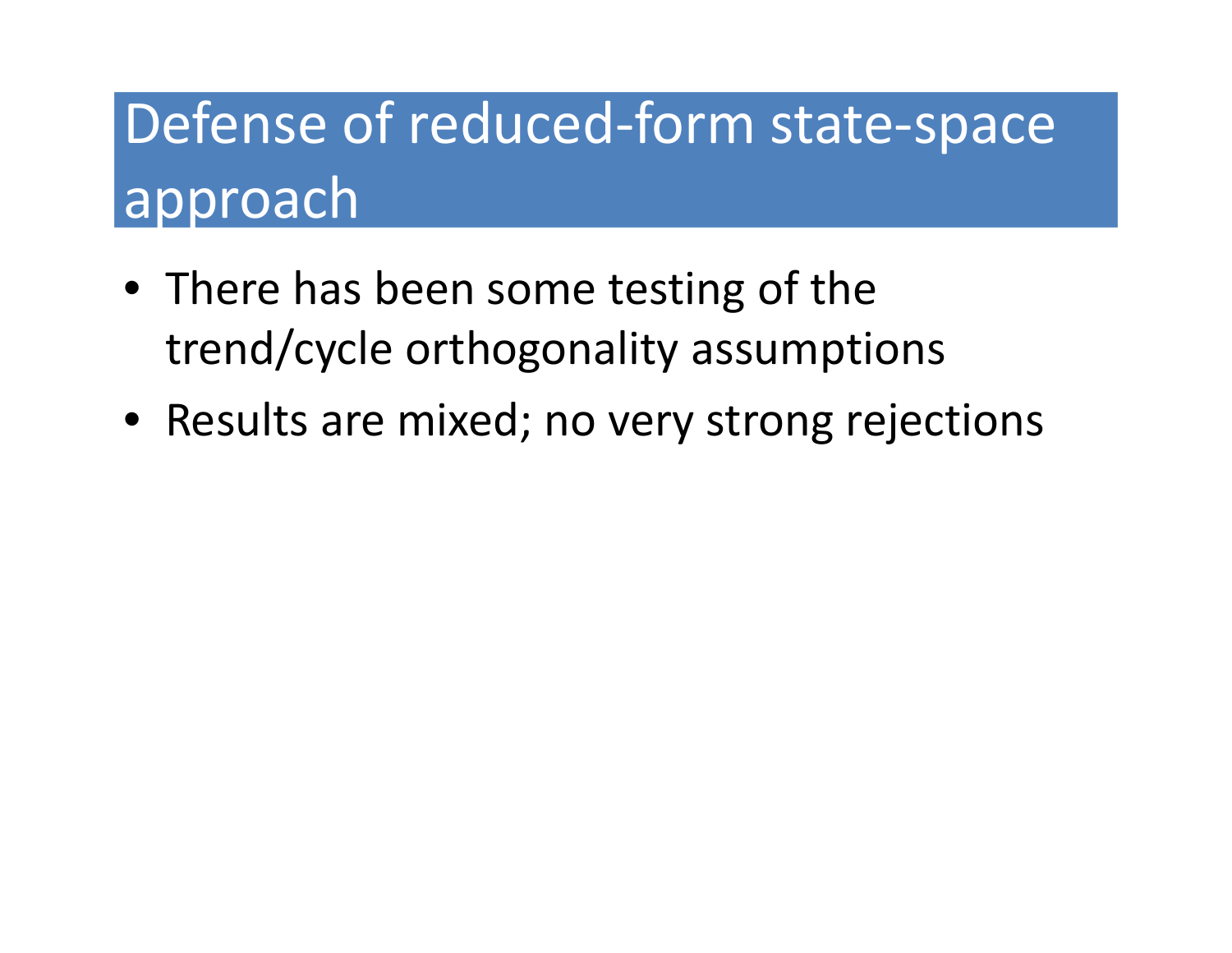### One idea: Use <sup>a</sup> DSGE model

- DSGE models take theory very seriously
- The techniques used to estimate DSGE models incorporate sate‐space methods at their core
	- –— So they are well-suited to the estimation of latent variables.
- Fit of recent DSGE models is good.
	- –— Relieving concerns about structural restrictions.
- Would need to modify existing DSGE models to accommodate data and trend choices, for example.